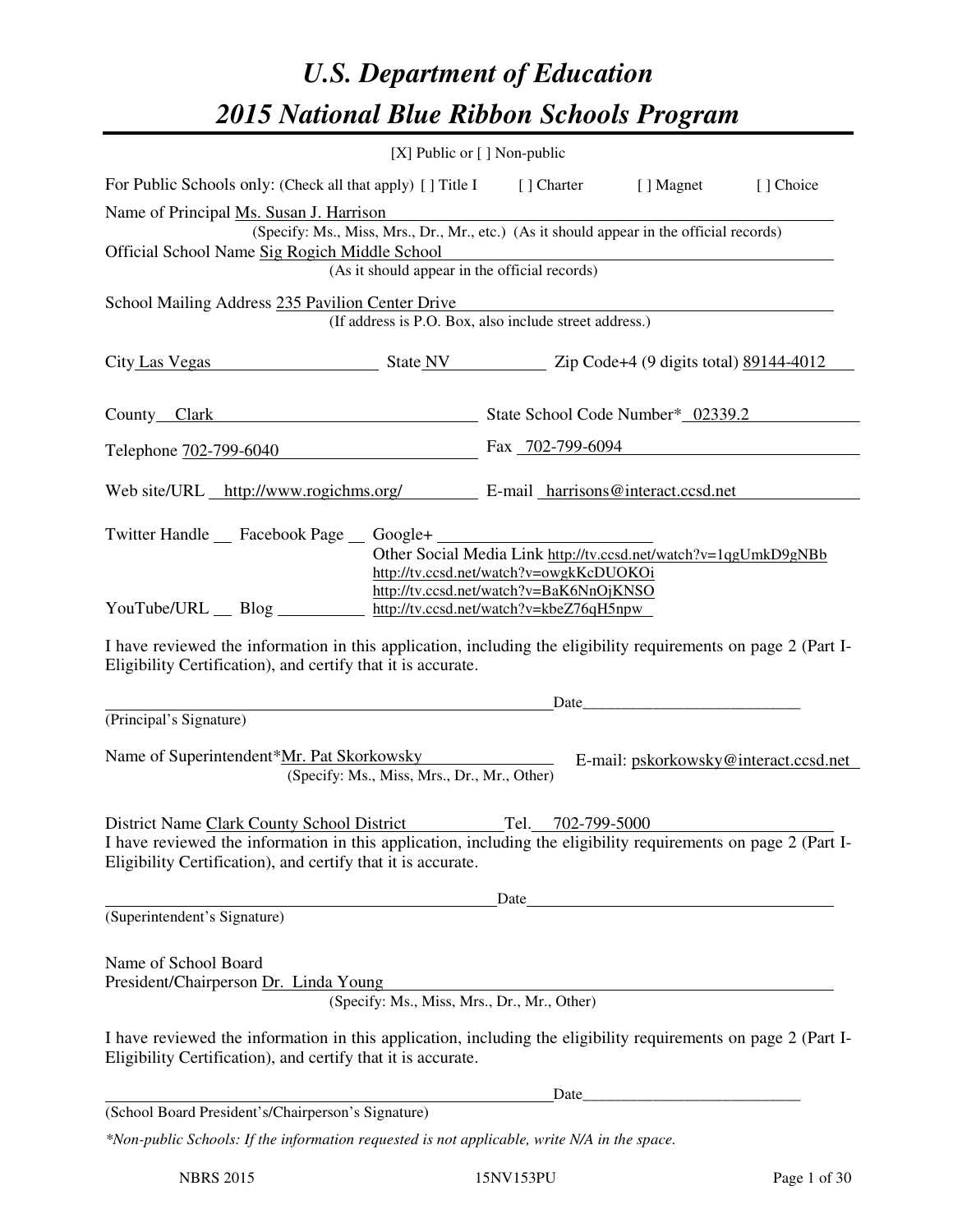#### **Include this page in the school's application as page 2.**

The signatures on the first page of this application (cover page) certify that each of the statements below, concerning the school's eligibility and compliance with U.S. Department of Education and National Blue Ribbon Schools requirements, are true and correct.

- 1. The school configuration includes one or more of grades K-12. (Schools on the same campus with one principal, even a K-12 school, must apply as an entire school.)
- 2. The school has made its Annual Measurable Objectives (AMOs) or Adequate Yearly Progress (AYP) each year for the past two years and has not been identified by the state as "persistently dangerous" within the last two years.
- 3. To meet final eligibility, a public school must meet the state's AMOs or AYP requirements in the 2014-2015 school year and be certified by the state representative. Any status appeals must be resolved at least two weeks before the awards ceremony for the school to receive the award.
- 4. If the school includes grades 7 or higher, the school must have foreign language as a part of its curriculum.
- 5. The school has been in existence for five full years, that is, from at least September 2009 and each tested grade must have been part of the school for the past three years.
- 6. The nominated school has not received the National Blue Ribbon Schools award in the past five years: 2010, 2011, 2012, 2013, or 2014.
- 7. The nominated school has no history of testing irregularities, nor have charges of irregularities been brought against the school at the time of nomination. The U.S. Department of Education reserves the right to disqualify a school's application and/or rescind a school's award if irregularities are later discovered and proven by the state.
- 8. The nominated school or district is not refusing Office of Civil Rights (OCR) access to information necessary to investigate a civil rights complaint or to conduct a district-wide compliance review.
- 9. The OCR has not issued a violation letter of findings to the school district concluding that the nominated school or the district as a whole has violated one or more of the civil rights statutes. A violation letter of findings will not be considered outstanding if OCR has accepted a corrective action plan from the district to remedy the violation.
- 10. The U.S. Department of Justice does not have a pending suit alleging that the nominated school or the school district as a whole has violated one or more of the civil rights statutes or the Constitution's equal protection clause.
- 11. There are no findings of violations of the Individuals with Disabilities Education Act in a U.S. Department of Education monitoring report that apply to the school or school district in question; or if there are such findings, the state or district has corrected, or agreed to correct, the findings.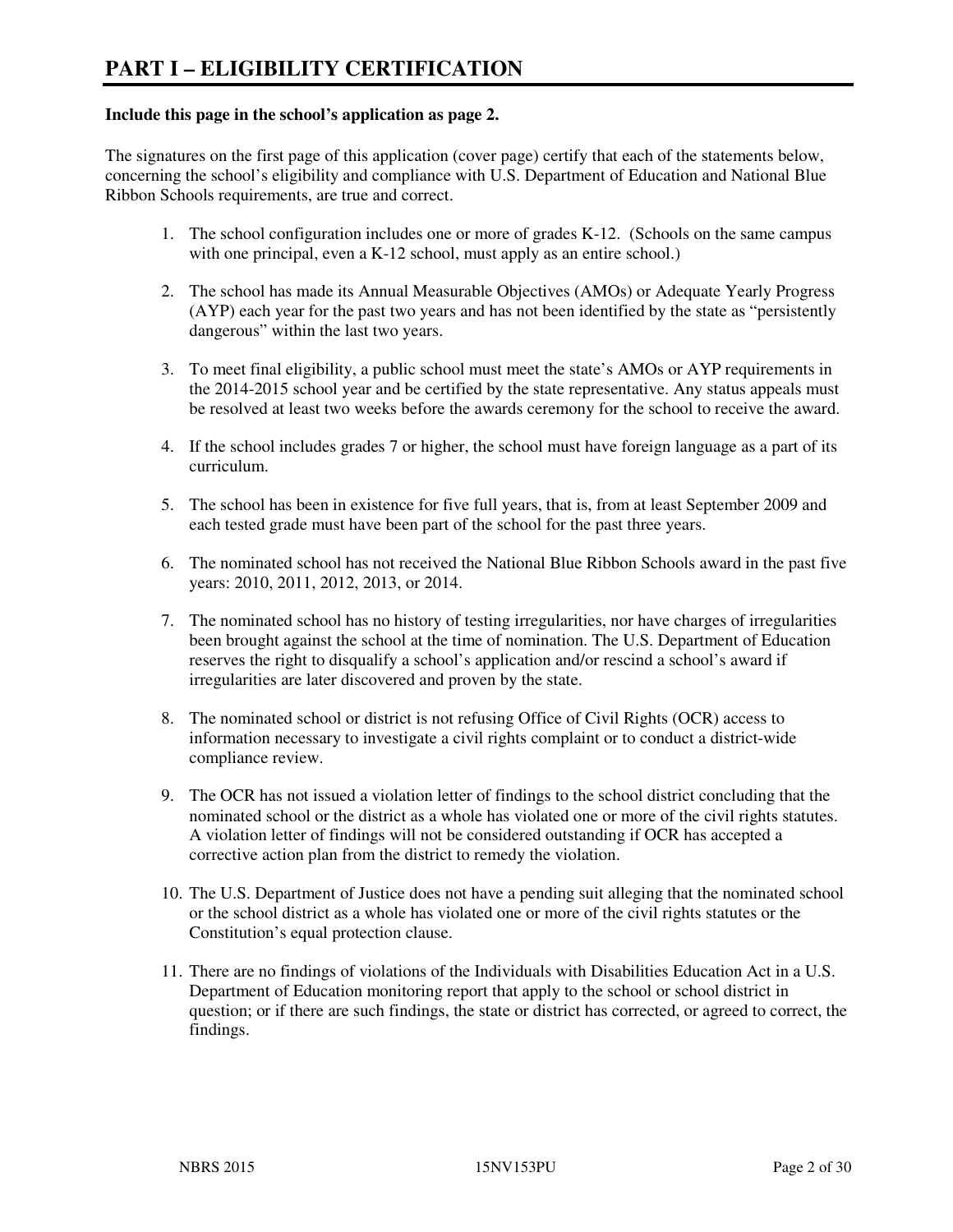# **PART II - DEMOGRAPHIC DATA**

#### **All data are the most recent year available.**

**DISTRICT** (Question 1 is not applicable to non-public schools)

1. Number of schools in the district 217 Elementary schools (includes K-8) (per district designation): 59 Middle/Junior high schools 49 High schools 32 K-12 schools

357 TOTAL

**SCHOOL** (To be completed by all schools)

- 2. Category that best describes the area where the school is located:
	- [] Urban or large central city
	- [X] Suburban with characteristics typical of an urban area
	- [ ] Suburban
	- [ ] Small city or town in a rural area
	- [ ] Rural
- 3. 9 Number of years the principal has been in her/his position at this school.
- 4. Number of students as of October 1 enrolled at each grade level or its equivalent in applying school:

| Grade                           | # of         | # of Females | <b>Grade Total</b> |
|---------------------------------|--------------|--------------|--------------------|
|                                 | <b>Males</b> |              |                    |
| <b>PreK</b>                     | 0            | $\theta$     | $\theta$           |
| K                               | 0            | 0            | $\theta$           |
| 1                               | 0            | 0            | 0                  |
| $\mathbf{2}$                    | 0            | 0            | 0                  |
| 3                               | 0            | $\Omega$     | $\mathbf{\Omega}$  |
| 4                               | 0            | $\Omega$     | 0                  |
| 5                               | 0            | 0            | $\theta$           |
| 6                               | 315          | 270          | 585                |
| 7                               | 334          | 256          | 590                |
| 8                               | 310          | 366          | 676                |
| 9                               | $\theta$     | 0            | 0                  |
| 10                              | 0            | 0            | 0                  |
| 11                              | 0            | 0            | $\theta$           |
| 12                              | 0            | 0            | 0                  |
| <b>Total</b><br><b>Students</b> | 959          | 892          | 1851               |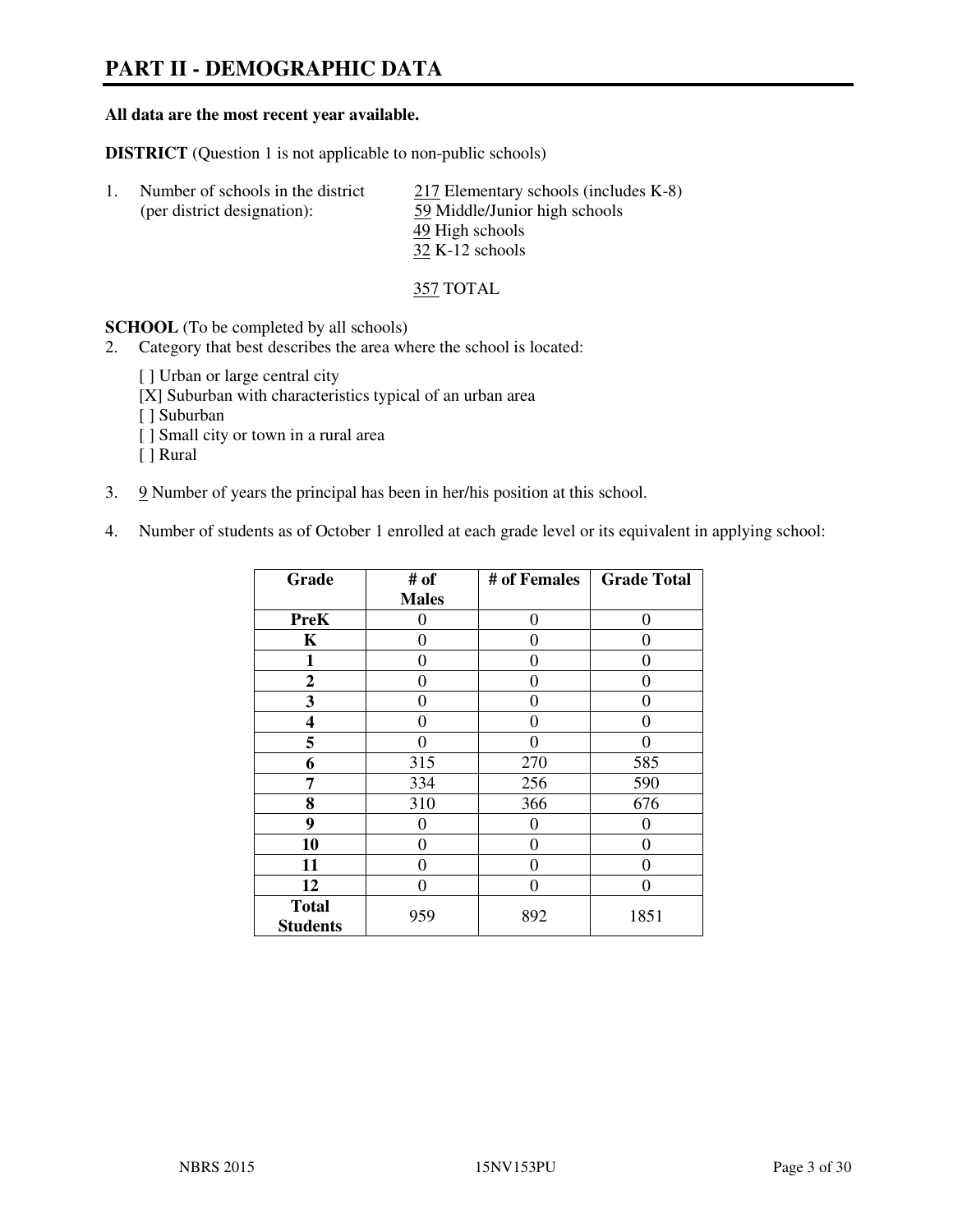5. Racial/ethnic composition of  $\frac{1}{2}$  % American Indian or Alaska Native the school:  $\frac{12}{8}$  Asian 12 % Asian 7 % Black or African American 15 % Hispanic or Latino 2 % Native Hawaiian or Other Pacific Islander 58 % White 5 % Two or more races **100 % Total** 

(Only these seven standard categories should be used to report the racial/ethnic composition of your school. The Final Guidance on Maintaining, Collecting, and Reporting Racial and Ethnic Data to the U.S. Department of Education published in the October 19, 2007 *Federal Register* provides definitions for each of the seven categories.)

6. Student turnover, or mobility rate, during the 2013 - 2014 year: 11%

This rate should be calculated using the grid below. The answer to (6) is the mobility rate.

| <b>Steps For Determining Mobility Rate</b>         | Answer |
|----------------------------------------------------|--------|
| $(1)$ Number of students who transferred to        |        |
| the school after October 1, 2013 until the         | 101    |
| end of the school year                             |        |
| (2) Number of students who transferred             |        |
| <i>from</i> the school after October 1, 2013 until | 95     |
| the end of the school year                         |        |
| (3) Total of all transferred students [sum of      | 196    |
| rows $(1)$ and $(2)$ ]                             |        |
| (4) Total number of students in the school as      | 1837   |
| of October 1                                       |        |
| $(5)$ Total transferred students in row $(3)$      |        |
| divided by total students in row (4)               | 0.107  |
| $(6)$ Amount in row $(5)$ multiplied by 100        |        |

7. English Language Learners (ELL) in the school: 3 %

61 Total number ELL

 Number of non-English languages represented: 22 Specify non-English languages: Spanish, Bengali, Hebrew, Hindi, Slovakian, Farsi, Korean, Tagalog, Cantonese, Chinese, Mandarin Chinese, Chaozhou, Chinese, Thai, Aramaic, Bulgarian, Albanian, Armenian, Japanese, Vietnamese, Romanian, Russian, Indonesian, and German.

8. Students eligible for free/reduced-priced meals: 16 %

Total number students who qualify: 294

# **Information for Public Schools Only - Data Provided by the State**

The state has reported that 26 % of the students enrolled in this school are from low income or disadvantaged families based on the following subgroup(s): Students eligible for free/reduced-priced meals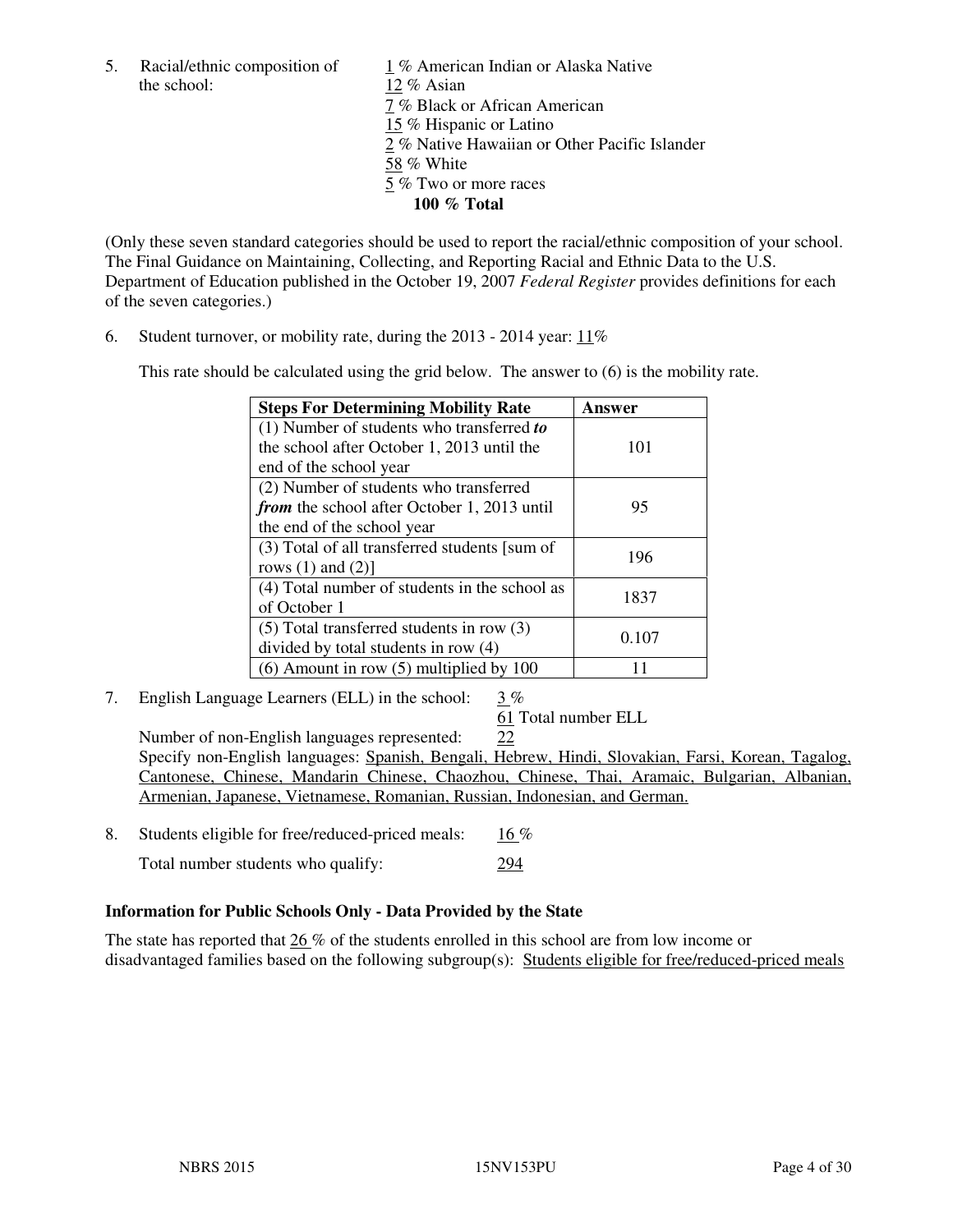9. Students receiving special education services:  $6\%$ 

106 Total number of students served

Indicate below the number of students with disabilities according to conditions designated in the Individuals with Disabilities Education Act. Do not add additional categories.

| 17 Autism               | 2 Orthopedic Impairment                 |
|-------------------------|-----------------------------------------|
| 0 Deafness              | 18 Other Health Impaired                |
| 0 Deaf-Blindness        | 47 Specific Learning Disability         |
| 2 Emotional Disturbance | 17 Speech or Language Impairment        |
| 2 Hearing Impairment    | 0 Traumatic Brain Injury                |
| 0 Mental Retardation    | 0 Visual Impairment Including Blindness |
| 0 Multiple Disabilities | 0 Developmentally Delayed               |
|                         |                                         |

10. Use Full-Time Equivalents (FTEs), rounded to nearest whole numeral, to indicate the number of personnel in each of the categories below:

|                                       | <b>Number of Staff</b> |
|---------------------------------------|------------------------|
| Administrators                        |                        |
| Classroom teachers                    | 70                     |
| Resource teachers/specialists         |                        |
| e.g., reading, math, science, special | 6                      |
| education, enrichment, technology,    |                        |
| art, music, physical education, etc.  |                        |
| Paraprofessionals                     |                        |
| Student support personnel             |                        |
| e.g., guidance counselors, behavior   |                        |
| interventionists, mental/physical     |                        |
| health service providers,             | 30                     |
| psychologists, family engagement      |                        |
| liaisons, career/college attainment   |                        |
| coaches, etc.                         |                        |
|                                       |                        |

11. Average student-classroom teacher ratio, that is, the number of students in the school divided by the FTE of classroom teachers, e.g.,  $22:1$   $30:1$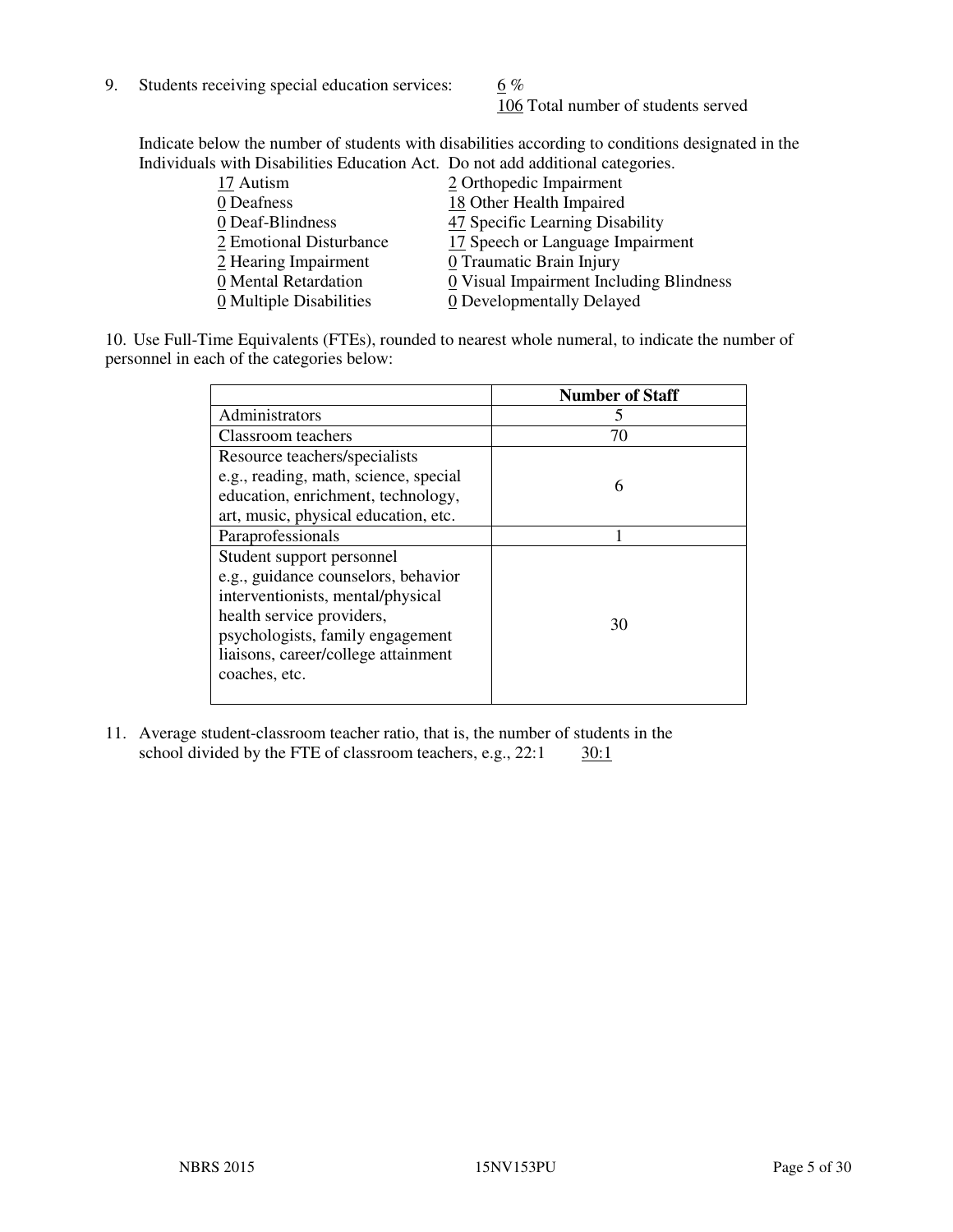12. Show daily student attendance rates. Only high schools need to supply yearly graduation rates.

| <b>Required Information</b> | 2013-2014     | 2012-2013 | 2011-2012 | 2010-2011 | 2009-2010 |
|-----------------------------|---------------|-----------|-----------|-----------|-----------|
| Daily student attendance    | 96%           | $96\%$    | 96%       | 96%       | 95%       |
| High school graduation rate | $\gamma_{\%}$ | 9%        | $0\%$     | $0\%$     | $0\%$     |

#### 13. **For schools ending in grade 12 (high schools)**

Show percentages to indicate the post-secondary status of students who graduated in Spring 2014

| <b>Post-Secondary Status</b>                  |       |
|-----------------------------------------------|-------|
| Graduating class size                         |       |
| Enrolled in a 4-year college or university    | በ‰    |
| Enrolled in a community college               | $0\%$ |
| Enrolled in career/technical training program | $0\%$ |
| Found employment                              | $0\%$ |
| Joined the military or other public service   | 0%    |
| Other                                         |       |

14. Indicate whether your school has previously received a National Blue Ribbon Schools award. Yes No X

If yes, select the year in which your school received the award.

15. Please summarize your school mission in 25 words or less: To provide a challenging middle school experience that will prepare students for high school and career and college success academically, behaviorally, and socially.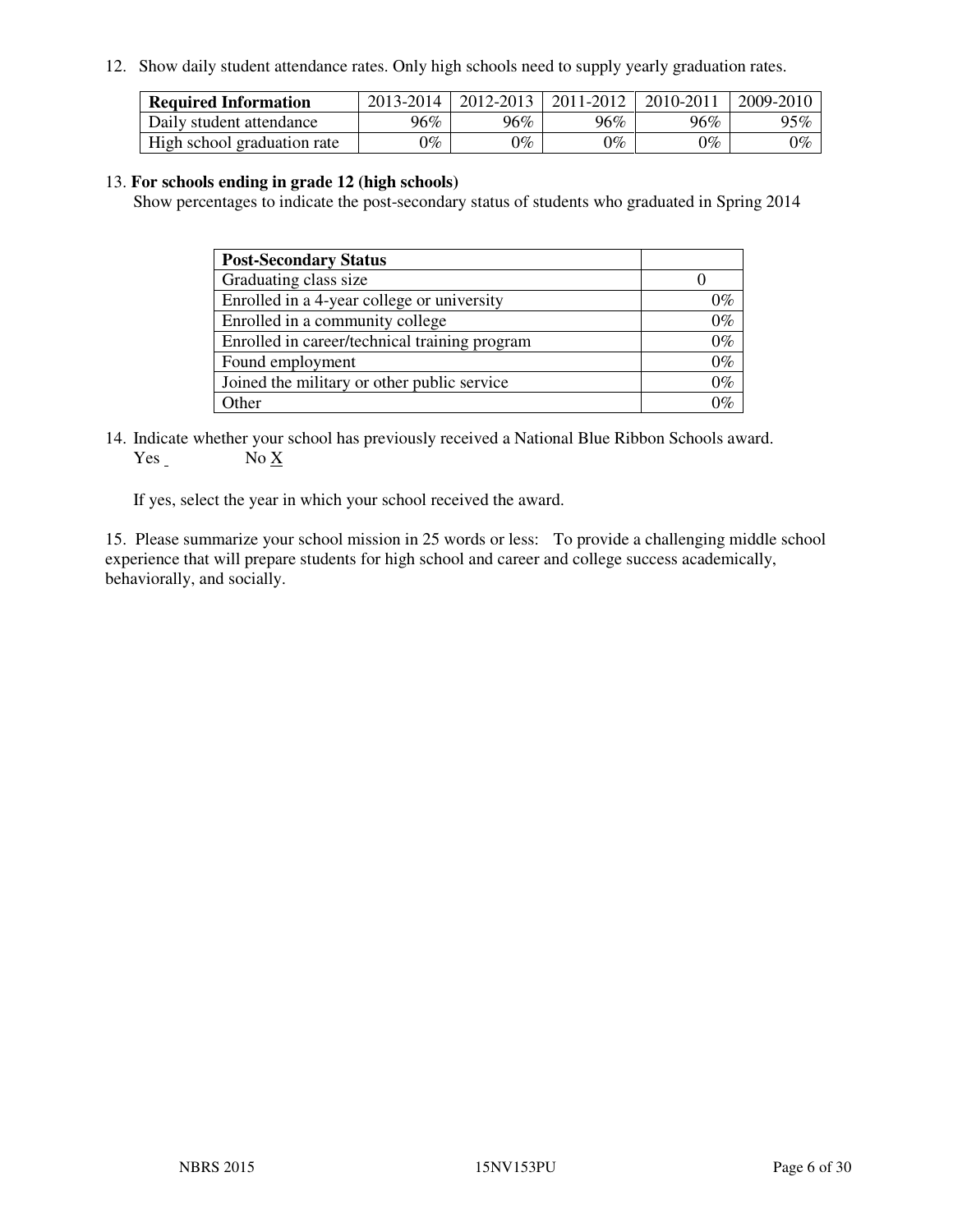# **PART III – SUMMARY**

Sig Rogich Middle School is a diverse, 5 Star School--as designated by the State of Nevada, State Performance Framework-- located in the Las Vegas community of Summerlin. Sig Rogich Middle School takes pride in training students to become career and college ready through gradual release and inquiry based learning, which leads to the highest rigor. It is through a clear and shared focus, high standards and expectations for all students, effective school leadership, high levels of collaboration and communication, frequent monitoring (of both learning and teaching), focused professional development, and a supportive learning environment-- with high levels of family and community involvement-- that Sig Rogich has become a high performing school. Through a dedicated school commitment, administration, teachers, and stake holders have made changes that have led to sustained growth, with an established culture of learning, for the over 1800 students. Continuing in the legacy of our namesake, Mr. Sig Rogich, who immigrated to the United States as a young man and became one of the leading political and corporate advisers in Nevada and the United States, Sig Rogich Middle School believes that anything is possible with hard work and dedication. Sig Rogich Middle School maintains a tradition of achievement, accountability, and schoolwide proficiency. With an accelerated curriculum and increased rigor through Project Based Learning strategies implemented school-wide, students learn to succeed through the inquiry process. Since opening in 2001, Sig Rogich Middle School has been a model for education.

A significant focus at Sig Rogich Middle School is that of the Professional Learning Communities. Through structured and continuous teacher collaboration, Sig Rogich has developed a culture for learning that is embedded in every aspect of the school. By analyzing test scores, trend data, creating common assessments, and common plans, we have developed a shared commitment to the mission and goals of the school, with a shared responsibility for student development and student success. By determining what we want students to learn, how we will know when each has learned it, and how we will respond if students have difficultly learning it, we have devised a solid foundation for moving forward with improvement initiatives. Teachers meet weekly to examine assessment data/assessment trends, discuss student concerns, collaborate to plan future units, and devise common assessments. By working together to achieve a collective purpose of learning for all students, educators recognize that they must work together to achieve their collective purpose of learning for all. Collaborative discussions permit team members to make public goals, strategies, concerns, results, materials, pacing, and questions to improve the practice of teaching.

Sig Rogich Middle School has embraced school-wide initiatives, focusing on content literacy, which leads to gradual release of responsibility and high rigor. For instance, teachers have been trained in using close reading strategies with metacognitive markers, Socratic circles for discussion, and close writing strategies incorporating Jane Schaffer writing so that all teachers play an essential role in helping students to learn to read and write about complex texts across the curriculum. Strategies to monitor initiatives include literacy walk-throughs, classroom observations, team and department meetings, and personal and professional goals linked to content literacy development. At Sig Rogich, every teacher is a literacy teacher. All of the literacy strategies that we have employed across the curriculum have contributed to our students meeting and exceeding standards on the state Criterion Reference Tests, but moreover, the content literacy strategies have assisted our students in showing yearly growth while practicing processes that align with career and college preparedness.

To meet the needs of our high achieving students, Sig Rogich Middle School has established programs and practices that foster performance, with sustained high growth. For example, we offer early bird and late bird core classes, which permit students to take seven classes, rather than the traditional six-class day, thus expanding exposure to content literacy and critical thinking. Additionally, Sig Rogich Middle School provides numerous fine arts classes, servicing over 70 % of the school, which supports research that demonstrates the development of the whole brain in overall learning and critical thinking skills. Students also have the opportunity to enroll in advanced classes that receive high school credit such as Spanish, French, geometry, and high school algebra. The passing rate on common semester exams in Algebra I Honors and Pre-Algebra exceeded 90%. 75% of students are enrolled in accelerated math and ELA per qualifying Criterion Referenced Test scores of high meets/exceeding standards. Furthermore, PASS classes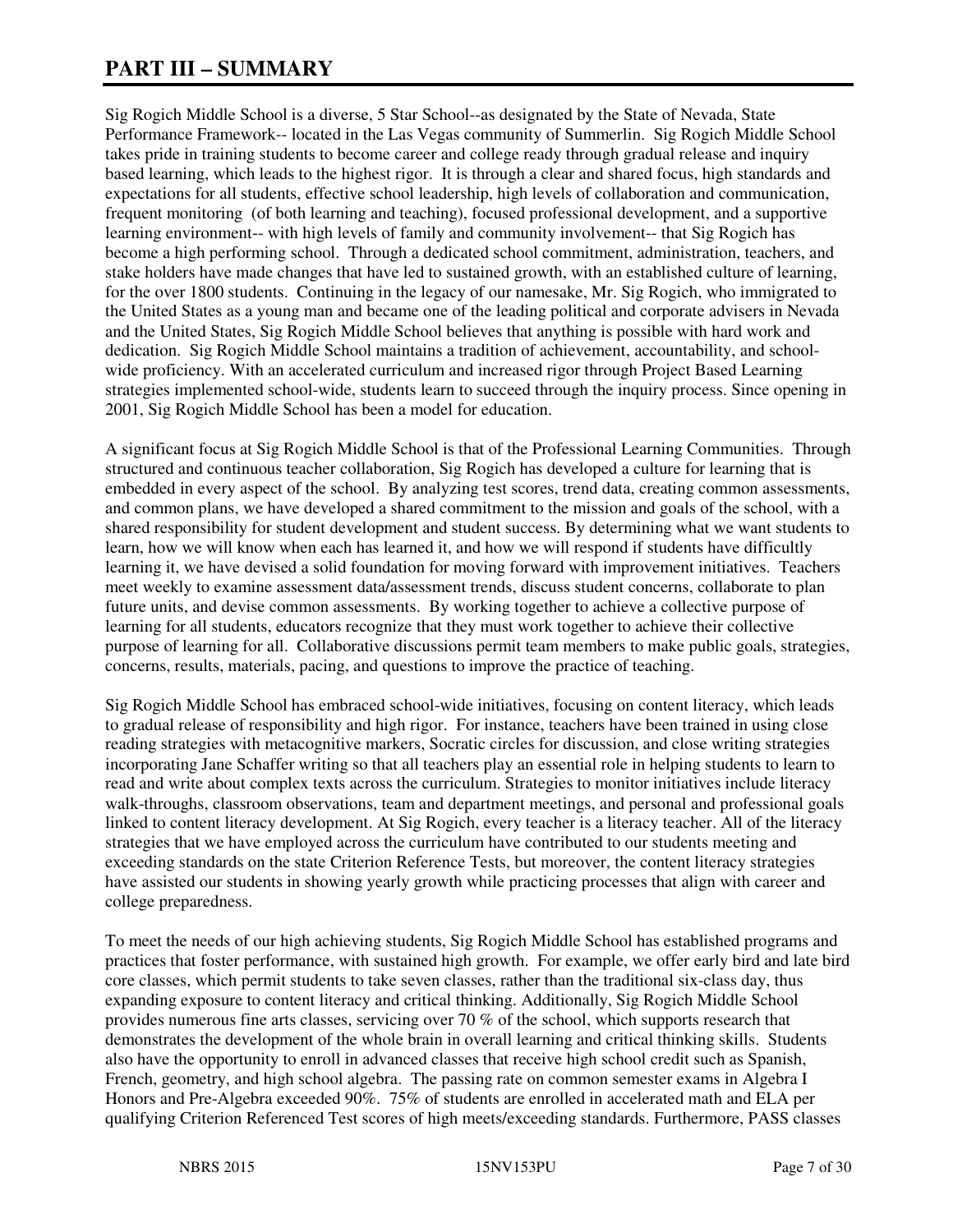are offered before and after school for targeted non-proficient students. These classes focus on literacy and math.

Family engagement and community involvement is at the core of Sig Rogich Middle School's culture of success. The school opens each year with grade level orientations for students and parents to meet the administration, teachers, staff, and student council advisors/members. Monthly Parent Advisory Council meetings foster a positive collaboration between the parent community and school community, where all stakeholders can discuss concerns and experience instructional strategies in support of the School Improvement Plan. Monthly 21st Century open computer labs held monthly, provide families opportunities to develop project based learning and explore SBAC resources, Open House, and Fine Arts performances are highly attended by parents and families, while, weekly updates on the Rogich Middle School website feature upcoming events, testing information, activity and club information, academic information relating to each grade level. The daily Rough Rider television broadcast provides information, supports strategies, and extends school pride. Parents receive individual access to Infinite Campus to track performance and attendance and communicate with teachers, and teachers maintain websites for sharing information about classes. Parent volunteers assist with athletic events, and with numerous school activities, demonstrating high parental involvement at Sig Rogich Middle School. Students and teachers participate in many yearly events that support our community and develop our school culture through our very active Rogich Middle School Student Council program. For example, donations to the Salvation Army food drive raise over 10,000 cans each year during the holiday season. Students also participate in the Pink Parade on campus each October and raise awareness and funds to help cure breast cancer. School spirit has been utilized to motivate and inspire peers to get involved and committed to school traditions. Traditions have been revitalized over the years to provide students multiple opportunities to participate. The varied opportunities highlight our diverse population and allow all students to be stakeholders in the school. Recently, students organized the Ice Bucket Challenge involving students, teachers, and parents to support ALS, participated in the Home Means Nevada Project with over 1000 students singing the Nevada state song, and volunteered at the Summerlin Hometown Holiday celebration. Positive student morale and school spirit has impacted the climate of high academic achievement at Sig Rogich Middle School, resulting in a culture felt throughout the entire school and the Summerlin community.

Sig Rogich Middle School is deserving of the Blue Ribbon because of our commitment to educating all students. We take to heart what our Superintendent Skorkowsky says best: "Every student in every classroom, without exceptions, without excuses." As our community has grown over the past fourteen years and become culturally diverse, as new educational standards have been adopted, and high stakes tests have been modified, we have excelled in our mission to provide students with a challenging middle school experience that will prepare them academically, behaviorally, and socially.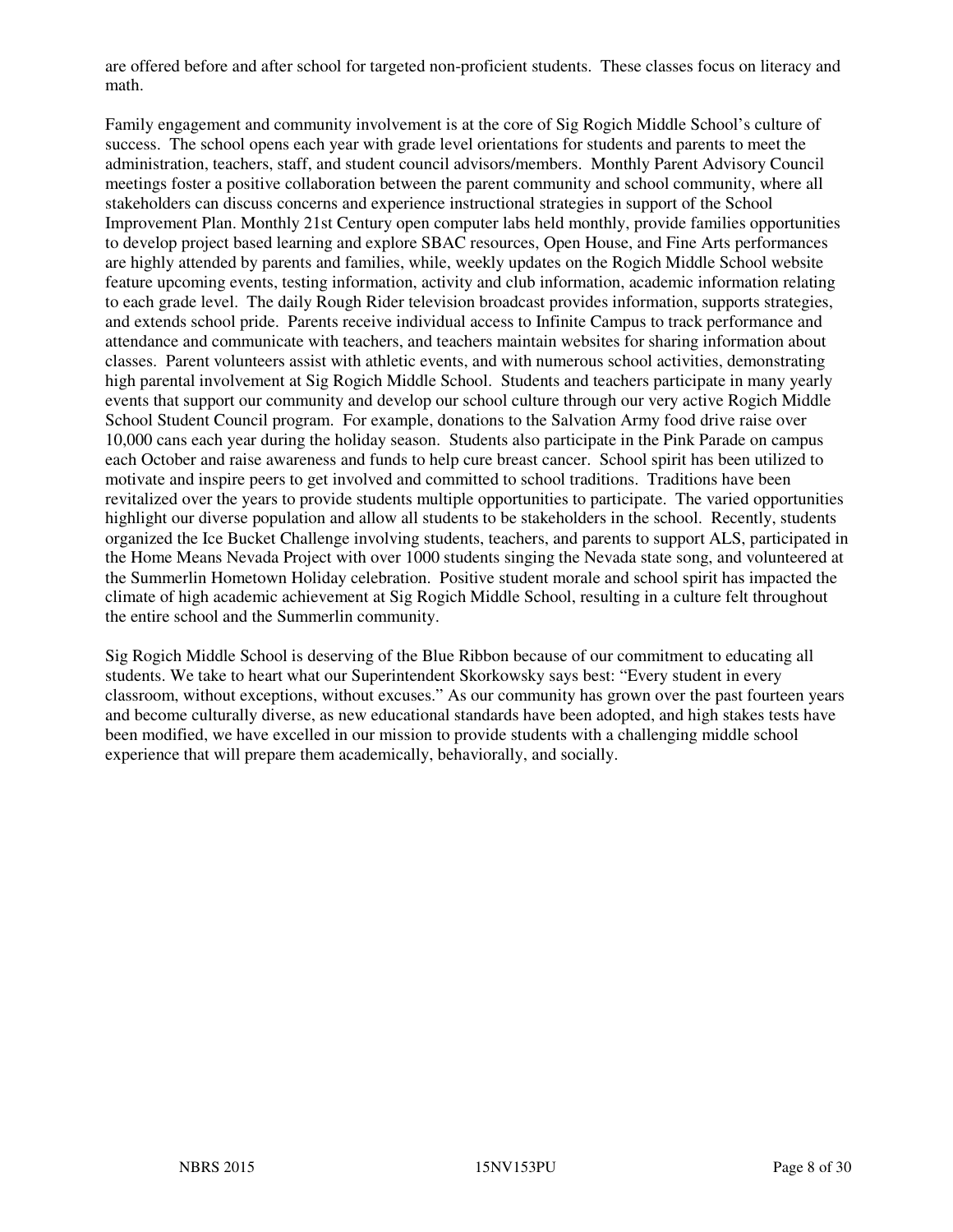# **1. Core Curriculum:**

Innovative and consistent delivery of instruction is at the heart of our student's high achievement at Sig Rogich Middle School. The teachers collaborate weekly to align instruction with the Nevada Academic Content Standards (NVACS) to include common formative and summative assessments. Teachers look at students individually and by classes, using assessment data trends to inform instruction, and make adjustments to curriculum and pacing to provide every one of our diverse student bodies the opportunity to learn and grow. Teachers provide evidence of common planning using a collaboration log submitted to the Administrative Team each week. Additionally, all teachers provide collaborative lesson plans online providing evidence of the Nevada Educators Performance Framework indicators for each standard. The Administrative team monitors NVACS in the classroom using the 15/15 model for observation and monitoring tools that guarantee that individual teacher goals are demonstrated through instruction. They ensure rigor, differentiated instruction, school-wide initiatives for close reading, close writing, and questioning (Socratic Circle) are present through the inquiry based/project based learning focused curriculum. With the increased rigor as we implement the NVACS/CCSS, students must demonstrate mastery at each level as the standards scaffold to higher levels of learning. It is imperative that we provide the opportunity for students to be successful, ensuring appropriate placement for all students with challenges and opportunities consistent with ability levels. Teacher recommendations, CRT scores, and individual growth scores are reviewed to determine the appropriate placement for all students. Sig Rogich Middle School classes contain 52 minutes of classroom instruction, with a six period day of core classes and electives. High school classes are offered in Algebra 7/8, Geometry 8, Spanish I (7/8), Spanish II (8), and French I (7/8). Early Bird classes are offered in ELA, Accelerated Geography, Algebra, Yearbook, and Science to create a 7 period day for students desiring a more rigorous curriculum. Students electing to take a Performing Arts class and a Foreign Language class may do so by selecting the 7 period day, to include an early bird class.

The curriculum focuses on content literacy and literacy strategies for close reading, close writing, and close questioning (Socratic Circles). Students participate in inquiry-based learning/project based learning in all classes, including elective classes. This permits students the highest rigor by exposing them to unpredictable situations in which they rely on previously gained knowledge to solve real-world problems. The old-school model of passively learning facts and reciting them out of context has been replaced by solving highly complex problems that require fundamental skills of reading, writing, and math, coupled with 21st century skills of teamwork, problem solving, research gathering, information synthesizing, and use of technology tools.

# Reading and English/ELA Curriculum

The English Language Arts curriculum (encompassing reading and English) focuses on NVACS (Nevada Academic Content Standards) of reading, writing, speaking and listening, and language. Sig Rogich Middle School blocks ELA courses in 6th and 7th grade, providing students with 104 minutes of instruction designed to build on knowledge and skills through close reading of texts, learning combined elements of different formats of writing to support of analysis and reflection, and strategies for collaboration and discourse. Eighth grade ELA class is 52 minutes in length, and provides instruction in the English Language Arts strands identified by the NVACS as reading, writing, speaking and listening, and language. ELA 8 is designed to build on knowledge and skills through close reading of texts, learning combining elements of different kinds of writing in support of analysis and reflection, and class discussions. Instructional practices in all ELA courses incorporate the integration of diversity awareness, including appreciation of all cultures and their important contributions to society. The appropriate use of technology is an integral part of the ELA courses in grades 6-8. ELA teachers have led the way in sharing strategies for content literacy, assisting and planning curriculum that supports reading, writing, critical thinking, and speaking and listening.

# Mathematics Curriculum

The mathematics curriculum includes the study of quantities and their operations, interrelations, and combinations. Students are placed appropriately in math classes by assessment data, both Criterion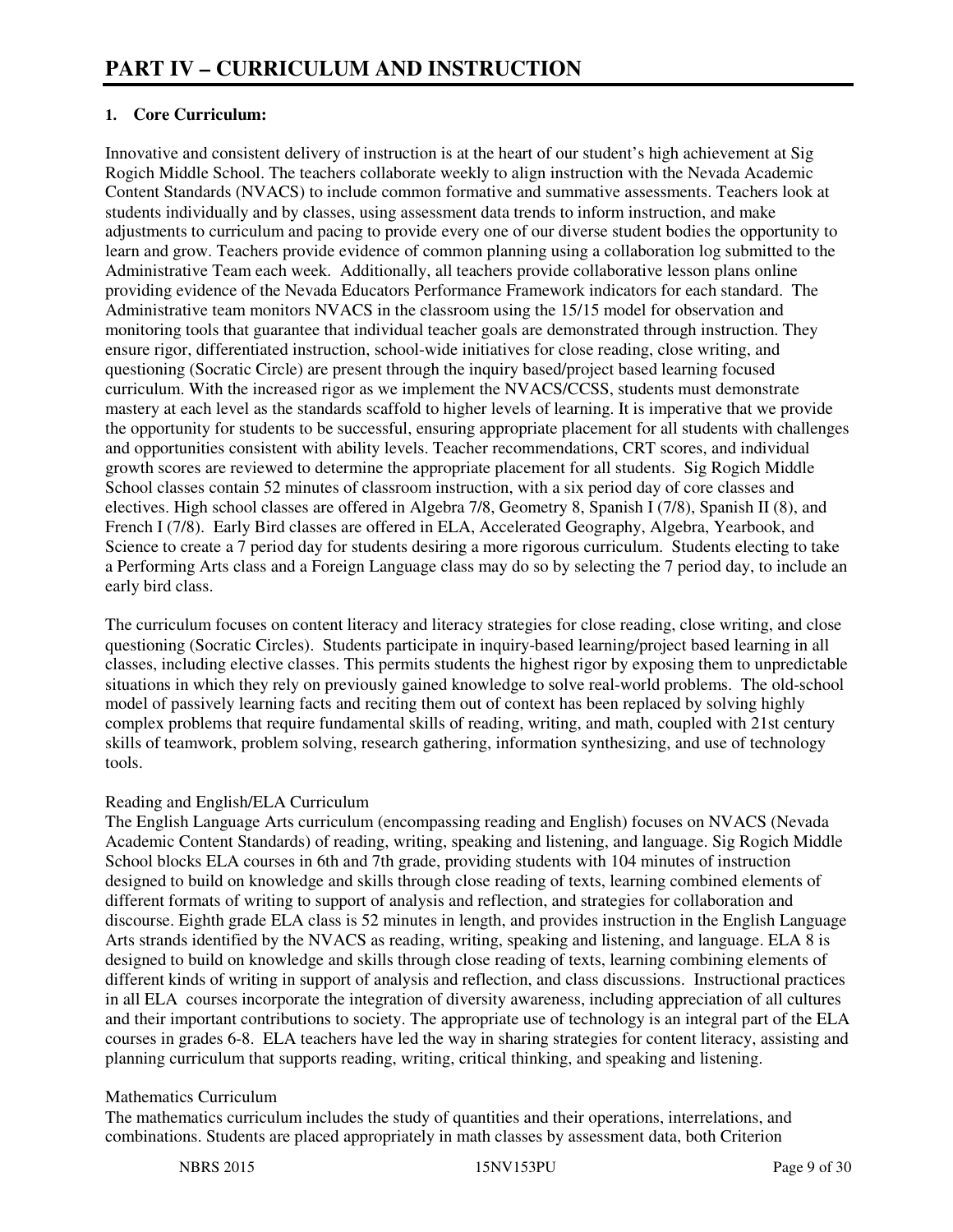Reference Tests are used as are teacher recommendation and common grade-level screening tests. Mathematics has its own language, and the acquisition of specialized vocabulary and language patterns are crucial to a student's understanding and appreciation of the subject. The use of manipulatives, mathematical tools, and technology, including calculators and computer software, are integral parts of math courses. Mathematical practices to make sense of problems and persevere in solving them, reason abstractly and quantitatively, construct viable arguments and critique the reasoning of others, model with mathematics, use appropriate tools strategically, attend to precision, look for and make use of structure, look for and express regularity in repeated reasoning are all important. Integration of diversity awareness including appreciation of all cultures and their important contributions to society is part of each math class.

#### Science Curriculum

In science, students focus on understanding the living systems on Earth. Students will use scientific processes, protocols, and tools, including inquiry, to build understandings of living things and the interactions between living and non-living things. Additionally, critical thinking, collaboration, accuracy, and communication skills are used as students develop a foundation for scientific literacy in life, earth, and physical science content. Physical science explanations extend understandings, use scientific processes, protocols, and tools, including inquiry, to build understanding of structures, patterns, and relationships explained through the physical sciences. Students use scientific processes, protocols, and tools, including inquiry to build understanding of Earth's structure and place in the Solar System, atmospheric processes, and composition of matter. Critical thinking, collaboration, accuracy, and communication skills are practiced as students extend their scientific literacy.

#### Social Studies Curriculum

The social studies curriculum begins with the study of Nevada from statehood to present day, and American history from the time of the American Revolution through World War II. Students explore and evaluate challenges facing the new nation and make connections between the rise of industrialization and contemporary social and economic conditions. The history of Nevada is integrated throughout the year. Eighth grade geography is the study of the world' s cultures, economics, history, regions, and geographic features from the development of ancient civilizations through the Age of Exploration. Students examine the earth from the scale of states, nations, countries, and continents creating connections to contemporary geographic conditions. Students synthesize concepts, patterns, and interdependent relationships that make our ever-changing world diverse and dynamic. Social studies classes emphasize instructional practices that incorporate the integration of diversity awareness, including appreciation of all cultures and their important contributions to our society. The appropriate use of technology is an integral part of all social studies classes.

#### Curriculum and College and Career Readiness

The curriculum at Sig Rogich Middle School is meticulously aligned with the NVACS/CCSS. Aligned standards provide the foundation to improve curriculum, instruction and assessment, and better prepare students for college and the workplace. They also communicate the core learning goals to teachers, parents and students. With an inherent belief that all students that matriculate through Sig Rogich have the prerequisite skills to be successful in career and college, teachers work tirelessly to ensure that the aligned state standards manifest themselves in rigorous classroom practice. One way we ensure this, is through inquiry based/project based learning and the gradual release of responsibility. By focusing on exemplars and modeling before releasing to students to "practice" learning on their own, teachers have made the shift from the teacher centered classroom to the student-centered classroom. The idea of "I do" "We do" and "You do" is at the core of the inquiry based/PBL school where students practice using acquired skills and learning by applying their knowledge to unpredictable situations. This is the highest form of rigor, and at Rogich Middle School, central to our core beliefs.

#### **2. Other Curriculum Areas:**

The curriculum at Sig Rogich Middle School provides opportunities to educate students beyond the "now." Non-core classes at Rogich Middle School continue to embrace all of the initiatives for content literacy for reading, writing, and questioning. Non-core classes are viewed as equally important as core classes as they support and extend inquiry based learning. All sixth grade students take classes of English 6 or Accelerated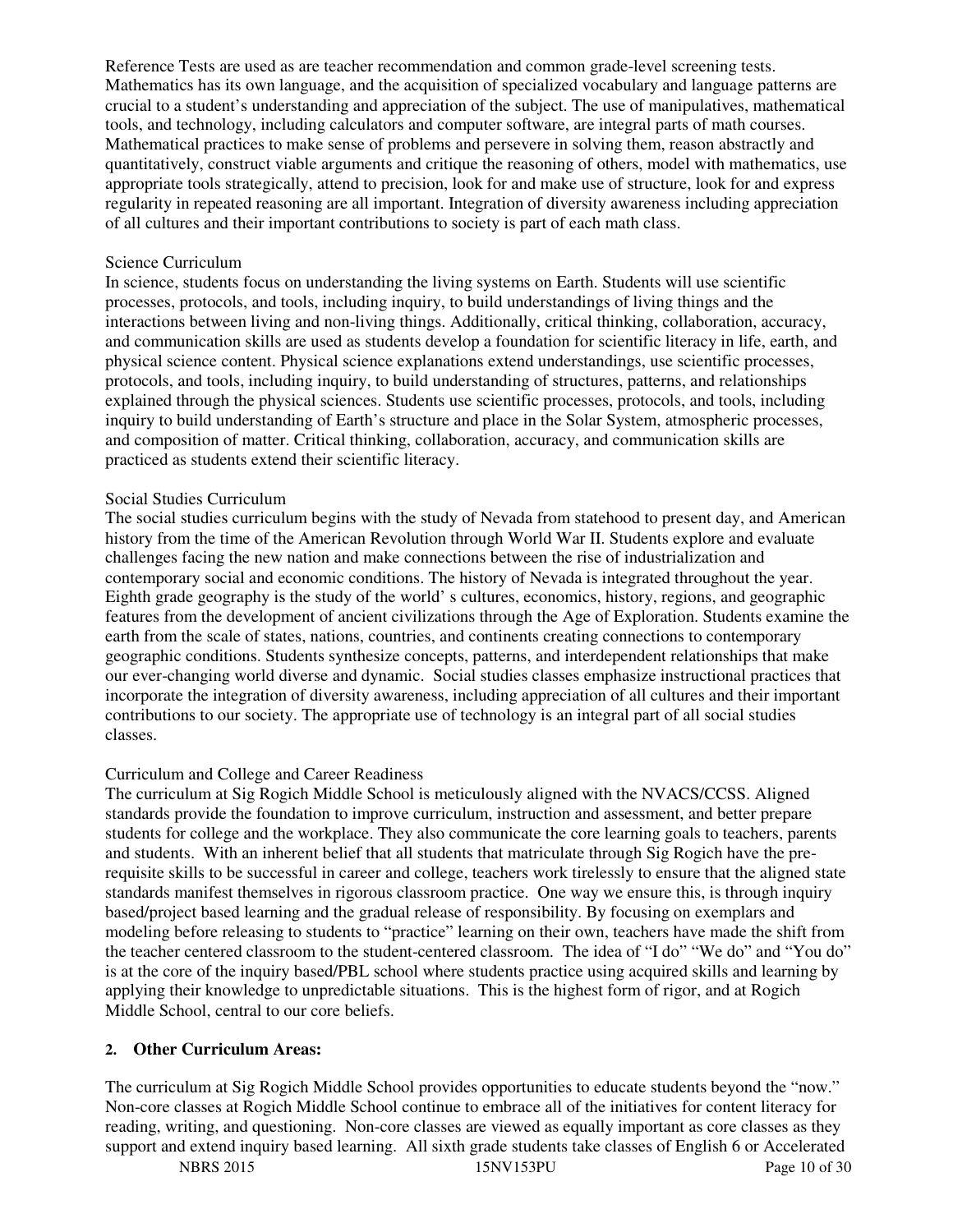English 6, Reading 6 or Accelerated Reading 6, Math 6 or Accelerated Math 6, Science 6, computer literacy (1 semester), Physical Education (1 semester), Performing Arts (beginning band, beginning girls' choir, beginning boys' choir, beginning orchestra), Art, or Explorations 6. All seventh grade students take English 7 or Accelerated English 7, Reading 7 or Accelerated Reading 7, Math 7 or Accelerated Math 7, Science 7 or Accelerated Science 7, US/NV History or Accelerated US/NV History, Physical Education 7/Personal Wellness, and a half- year elective, or a full year elective. Available electives are: Beginning Band, Intermediate Band, Advanced Band, Jazz Band (by audition, early bird class), Women's Intermediate Choir, Concert Choir (by audition, early bird class) Beginning Orchestra, Intermediate Orchestra, Advanced Orchestra, Technostrings (by audition), Intermediate guitar, Intermediate Art, Spanish I, French I, Exploring World Languages, Drama 7, Cafeteria Aide, Student Store, Personal Wellness, Introduction to Informational Technology, Introduction to Media, Technology. All eighth grade students take English 8 or Accelerated English 8, Pre-Algebra 8, Algebra I, or Geometry, Science 8 or Accelerated Science 8, Physical Education 8/Health 8 (1 semester of each), World Geography 8 or Accelerated Geography 8, and two half year electives or one full year elective. Available electives are: Beginning Band, Intermediate Band, Advanced Band, Jazz Band (by audition, early bird class), Women's Intermediate Choir, Concert Choir (by audition, early bird class) Beginning Orchestra, Intermediate Orchestra, Advanced Orchestra, Technostrings (by audition), Intermediate guitar, Intermediate Art, Spanish I, Spanish II French I, Exploring World Languages, Drama 8, Cafeteria Aide, Student Store, Personal Wellness, Introduction to Informational Technology, and Media, Technology, and cheerleading on a 7 period day (by tryouts).

Sig Rogich Middle School's Art 6-8 program incorporates The Clark County School District visual arts curriculum which enables students to develop lifelong abilities to think critically and creatively solve problems, observe and interpret the world and our environment, recognize the visual arts as a vehicle for the expression of ideas, make informed choices and aesthetic judgments related to everyday life, understand the role of the artist and the artist's contribution to society, and use visual images to communicate history, cultural heritage and social consciousness. We have trained some very talented art students and recently students have won the "Happy Times Calendar Contest", for the 2012-2013 school year and 2014-2015. This contest is open to every school in Clark County, and every year thousands enter with just one winner from each grade. Both student winners were in the 8th grade category. This year, the art teacher has 210 students in six classes. All of the art classes stress visual literacy and attention to detail, incorporating aesthetic inquiry through the comparison and contrasting of possible purposes and or functions of art, and through the application of various visual characteristics of art. Rogich art classes also create a sense of community as students work together in the studio setting. At Rogich Middle School, art is building criticalthinking and problem solving skills, while examining and creating works of art using the elements and principles of design.

Over 70% of Sig Rogich Middle School students participate in the performing art classes in grades 6-8 every year. Our students are consistently award winners in local and national competitions for orchestra, band, and choir. Performing art classes include: Beginning Band, Intermediate Band, Advanced Band, Jazz Band (by audition, early bird class), Women's Intermediate Choir, Concert Choir (by audition, early bird class) Beginning Orchestra, Intermediate Orchestra, Advanced Orchestra, Technostrings (by audition), and Intermediate Guitar. In orchestra, band and choir, students are placed in classes after auditions. Students in the Intermediate or Advanced performing arts must have certain criteria for reading music and performing before being placed in the upper level groups. The TechnoStrings, which started in 2001, is based on blind auditions. Students sight-read music, with their performance recorded and are placed in TechnoStrings based on the scored audition. Currently, the Advanced Orchestra is the only group that performs at festival (budget cuts eliminated the Intermediate festival), but they received superior ratings for the years 2001- 2014. Sig Rogich Middle School's MS Orchestra combined has won many multiple first place awards at the Music in the Parks Festival, as has the band and choir performance groups. Focusing on literacy, critical thinking, and inquiry to support problem based learning protocols/initiatives, and gradual release, the Sig Rogich Middle School's Performing Arts programs foster a life long love of music that enhances rigor in the classroom.

All students in 6th and 8th grade take one semester of physical education. Per the NVACS, in 6th grade, students take computer science for a semester and in 8th grade, students take health. Personal wellness is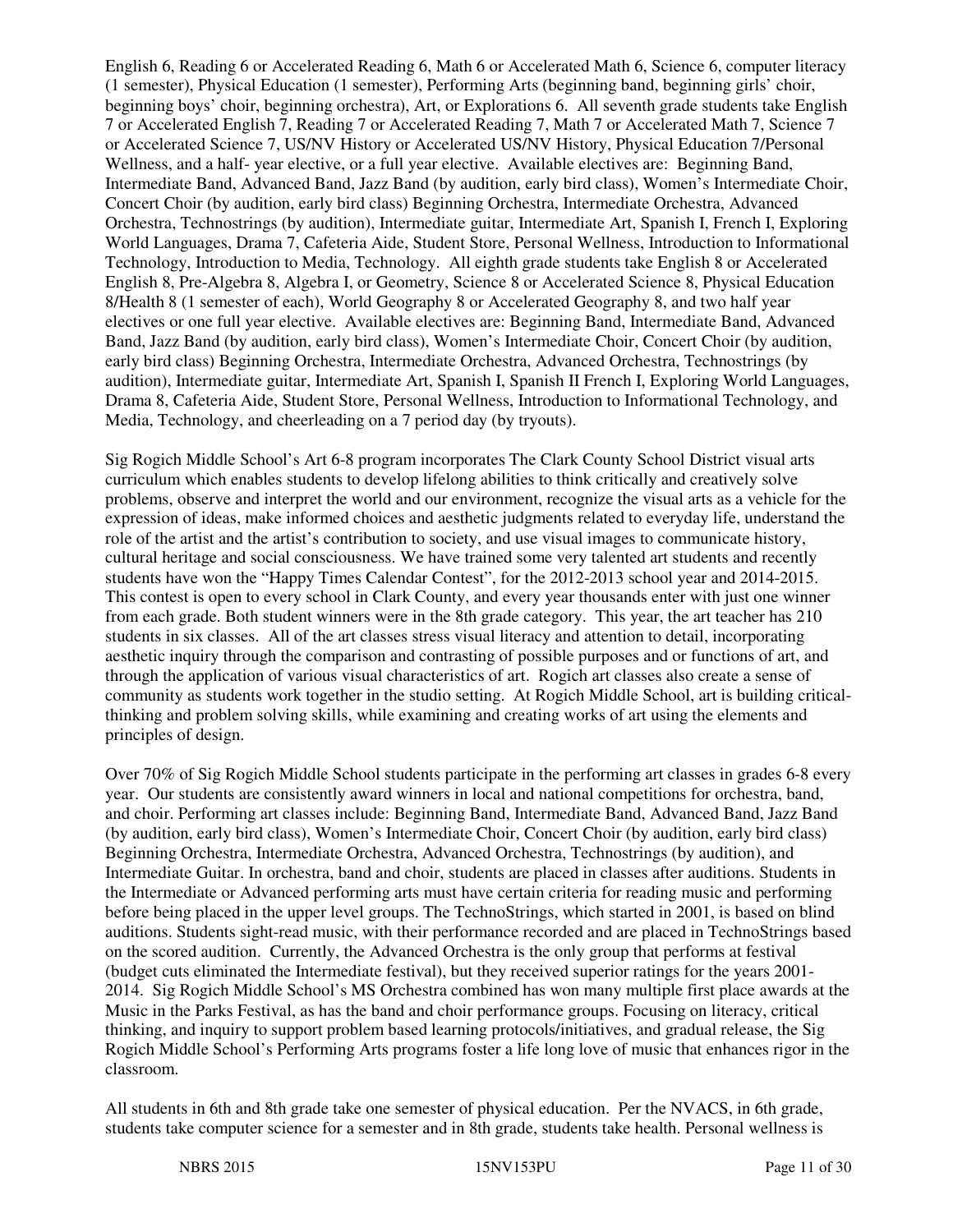available for 7th and 8th grade students to assist them in taking a positive approach towards one's personal overall health. Healthy students contribute to academic success.

#### **3. Instructional Methods and Interventions:**

The Sig Rogich Middle School staff has worked extremely hard at establishing inquiry based learning and Problem Based Learning within all classes. The PBL classroom is student centered, which permits a teacher to differentiate instruction to meet the needs of all learners. Teachers can easily differentiate within the context of the PBL by scaffolding to meet individual student needs. PBL's provide choice and are motivating for students; they permit students to present their understanding in ways that are meaningful for them. We have found the problem-based learning is very valuable and successful for all students—special education students and highly accelerated students can all work with the same problem and create a successful product/outcome. This is as motivating for teachers as it is for students. At least quarterly, each teacher and grade-level team will incorporate an inquiry-based project/problem based learning opportunity to solidify learning. For example, in 8th ELA, the grade-level team teachers created and designed a PBL whereby students researched their aptitude online, chose a college and career path, and wrote a narrative (adhering to NVACS for the narrative writing), using cited text evidence and MLA format, to describe their life 25 years in the future. The culminating activity was a mock high school reunion where students played the part of their research. It is this kind of unpredictable learning—where the sky is the limit—that creates the ultimate rigor and career and college ready experiences. The PBL naturally lends itself to differentiate learning because as it is student centered, and teachers can work with individual students/small groups of students to support and guide them. At the same time, where students learn to work hard and have fun, they are being prepared for the unpredictable and changing future. Within the structure of the PBL, we have adopted school-wide literacy initiatives to support the NVACS and Nevada Educator Performance Framework. These initiatives are ways in which we address the SBAC claims for literacy--Claim #1 – Reading: "Students can read closely and analytically to comprehend a range of increasingly complex literary and informational texts."; Claim #2 – Writing: "Students can produce effective and well-grounded writing for a range of purposes and audiences."; Claim #3 – Speaking and Listening: "Students can employ effective speaking and listening skills for a range of purposes and audiences."—school-wide. Close Reading strategies for informational and fictional text are used as part of content literacy with teachers providing weekly opportunities for close reading, with collaborative discussions, to occur in the classroom setting. Additionally, what Rogich teachers call close writing—writing about reading—has evolved into a schoolwide formula used by teachers to support the NVACS and also the SBAC writing claims. Using the Jane Schaffer formula for writing with a topic sentence, concrete details, and commentary for analysis, students have become competent at writing about complex texts by pulling text evidence and providing analysis. These are clearly college and career ready skills. The last instructional strategy we have practiced schoolwide is that of the close thinking by using the Socratic circle/Socratic questioning. In teaching students to pull text evidence and frame their own questions, a classroom becomes student centered. Within the context of the discussion, students learn to listen closely, think critically, and articulate their own thoughts and responses to the thoughts of other students. Students learn to cooperate and question intelligently, preparing them for their future. Lastly, essential to our school's instructional plan is the use of the composition notebook as a tool in all classes. Teachers have provided an intricate system of note taking using the star system to assist students in scaffolding information. The composition notebooks have become resources of anchor charts that support strategies through visuals, checklists, graphic organizers, etc. to support and reference student learning. The composition notebooks have become a resource for our students and school to the extent that teachers have visited from other middle schools to see how our system of organization works for our students to support gradual release and independence in their learning.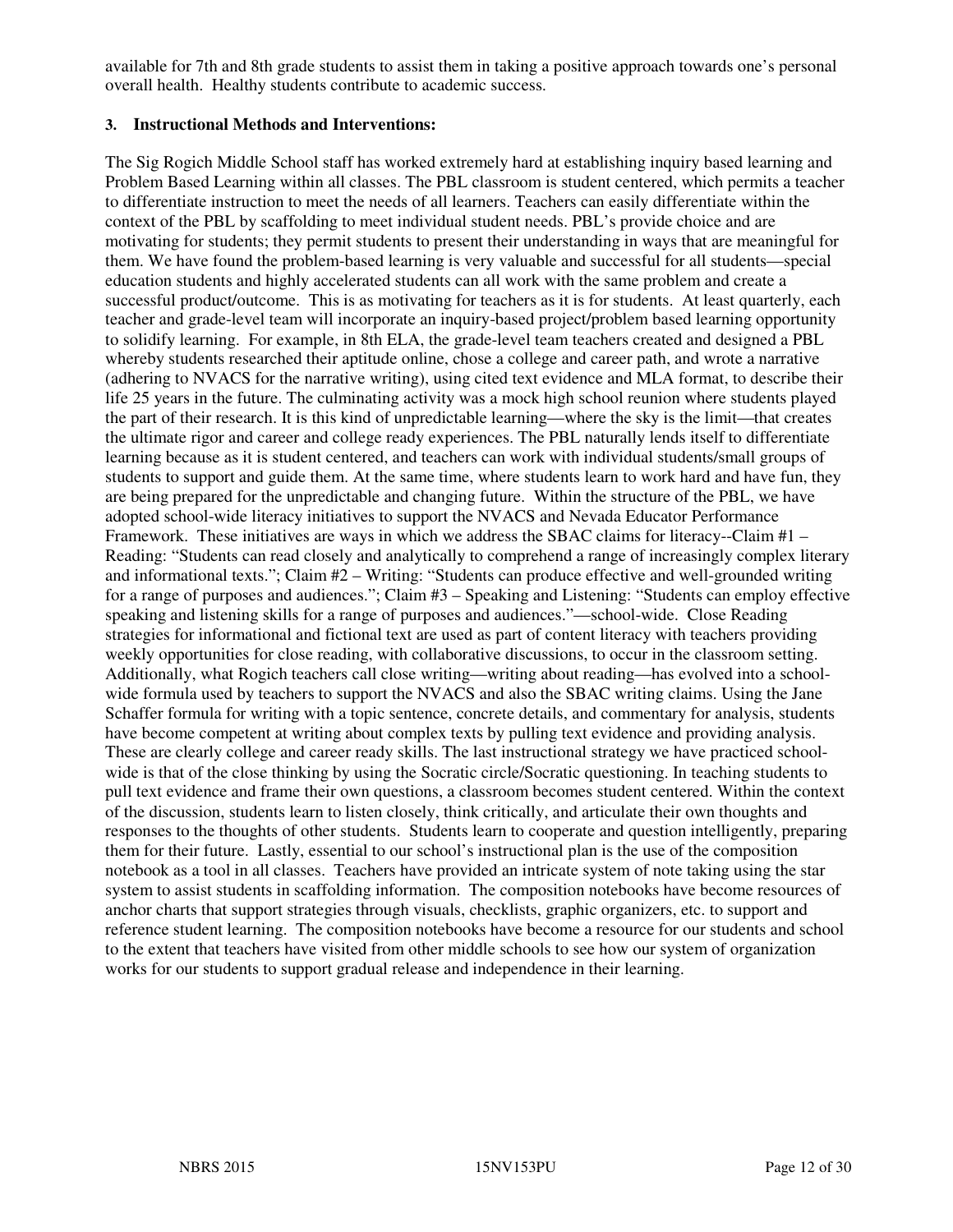#### **1. Assessment Results Narrative Summary:**

The Nevada State Criterion Reference Tests (CRT's) were previously given in April each year based on performance criteria set by the State of Nevada. The data analyzed in this document is based on CRT's; beginning this year, Nevada public schools will administer the SBAC examinations that will test student performance based on the NVACS/CCSS. Per the Nevada School Performance Framework for the school year 2013-2014, Sig Rogich Middle School earned 100% of eligible points for reductions in achievement gaps, for Status Measure of Achievement, and 95% for growth measurement. Student achievement targets to meet proficiency on the State assessments within three years are determined for each elementary and middle school student. These targets are called Adequate Growth Percentiles or AGP. Reduction in Achievement Gap is based on the percent of IEP, ELL or FRL students who meet their AGP targets. Separate calculations are made for Reading/ELA and Math. Subgroups are identified as students who are on an Individual Education Plan (IEP), are English Language Learners (ELL) or receive Free or Reduced-Price Lunch (FRL). Status is a measure of student performance based on a single administration of the State assessment. Cut scores are set that determine the achievement level needed to be proficient on the assessments. Status Measures of Achievement are determined by calculating the percent of students in the school who met or exceeded standards on the State assessments. School-level calculations are made for Reading/ELA and Math. Student Growth is a measure of performance on the State assessments over time. Students who perform similarly on the first administration of the test are compared to each other after the second. Each student's relative performance to each other is measured as a percentile. This value is called the Student Growth Percentile or SGP. Separate SGP determinations are made for Reading/ELA and Math. In 2013- 2014, for ELA 6-8, the proficiency rate was 83.7%, and for math 6-8 the proficiency rate was 77.1%. For Gap measures, the percentage of Free and Reduced Lunch meeting the AGP (adequate growth percentile) was 73.0%, the percentage of IEP meeting the AGP was 35.7%, and the percentage of ELL meeting the AGP was 53.8%.

To close achievement deficits in the most recent year's data, we have instituted systemic changes in instruction. In Math 6-8, a drop in test scores was appreciated in all grade levels per the 2012-2014 CRT data due to the newly "compacted curriculum." Specifically, with the adoption of the CCSS/NVACS, gaps were created in the newly assigned curriculum that resulted in a drop in test scores district-wide. At Rogich, we used this as an opportunity to target grade-level teacher teams to ensure the curriculum was mapped to reflect the new shifts. At the end of 2014, math teachers created curriculum maps that outlined content to be spiraled to fill in the instructional gaps. We also held an instructional summer bridge program in Math 6-8 for targeted students to fill in the gaps in curriculum. Students attending the summer bridge received intensive one-to-one instruction with specific standards. Students were placed in math classes this year with these same teachers so that their learning could be tracked. In addition to our school-wide instructional initiatives for content literacy, we systematically targeted students struggling in math and ELA in numerous ways. For example, in Special Education, learning labs were created as a support class. Identified special education students attend this class for re-teaching/support for all subjects. Students receive individual assistance with standards with which they are struggling; content area teachers work with special education teachers to ensure mastery. The intervention counselor has set up the GAP (Graduate Assistance Program) whereby she meets individual and whole group with students to assist them socially and educationally. Rogich offers intensive early/late bird classes for identified non-proficient students using the PASS funds. Students receive intensive one-to-one assistance with use of computer learning program CompassLearning in math and ELA. Via the PASS classes, teachers identified gaps in learning, and addressed specific standards with individuals/small groups of students. Additionally, all Sig Rogich Middle School students have a version of the CompassLearning to use at home as a supplement to the curriculum. We have two RTI classes per grade level for math and ELA in which teachers establish interventions for identified students, helping to differentiate learning across the curriculum. Student Council student leaders work with special education students in the "Study Buddy" program. Student leaders are paired up with special education students to support them academically and socially. The learning strategist works to promote all of the above, and assists students with PBL's to support differentiation school-wide. All of these programs have contributed to gains and growth with our subgroups.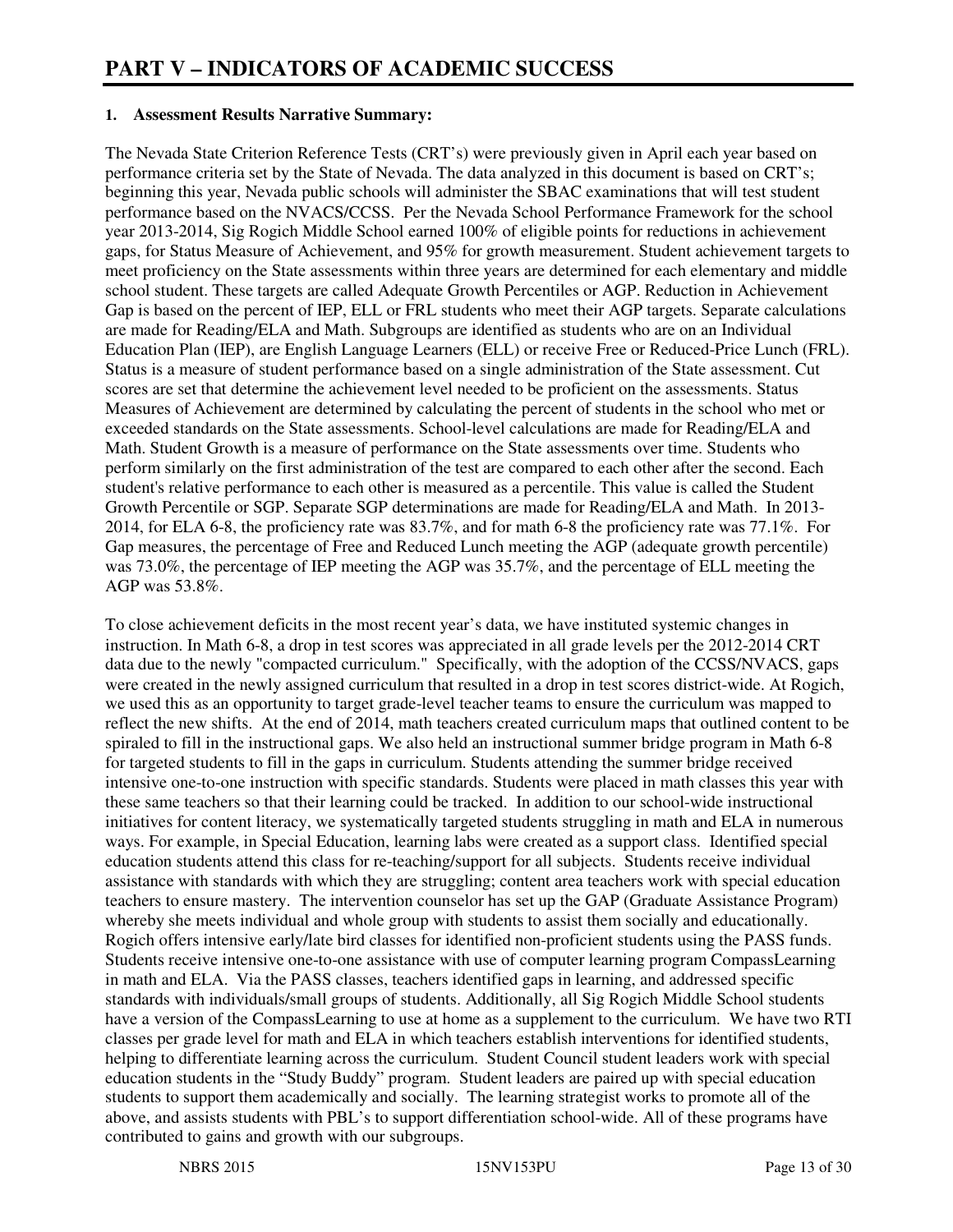#### **2. Assessment for Instruction and Learning and Sharing Assessment Results:**

Assessment data is shared with the community in numerous ways. In compliance with the collection of data required by both federal and state law, the Nevada Report Card website provides the community with State, district and school level data via customizable reports. Visitors can select from the list of categories or simply type the name of the school or district in the search box to access annual reports of accountability. There are many guides, which are also available in Spanish, to help the community members in understanding the content for the report card. Additionally, district wide, individual student data is presented and explained via parent/teacher conferences on the district mandated middle school conference day held in October. In these student driven conferences, teachers review individual student CRT data, Discovery Assessment data, and provide parents and students with strategies aligned with growth. Additionally, Rogich parents are provided information on shifts in the curriculum, SBAC testing, CompassLearning, and student performance on formative and summative common assessments. Sig Rogich Middle school also holds a monthly data night for parents/students desiring more information on data, the Nevada Report Card, and testing strategies that impact achievement. Parents and students can attend these meetings in the library where teachers, the educational strategist, and technology strategist work to clarify all things related to assessment data.

At the conclusion of every school year, grade level team teachers work with common grade level assessment data and plan the next instructional year down to the texts and lessons that will be studied each week of instruction. This curriculum map, aligned with the NVACS, becomes a working document that is transformed during the next school year based on analysis of high stakes tests (CRT's 2014), weekly common assessment data, and interim district assessments (Discovery Assessments until 2015). Over the summer, and during the 1st weeks of school, the team of School Improvement Team teachers, working with the administrative team and learning strategist, analyze CRT data in preparation to present the data to teachers and staff. The School Improvement Team works together to formulate trends and action steps based on the CRT data, which becomes part of the School Improvement Plan submitted to the State of Nevada. Data is released and presented to teachers on a full professional development day so grade level teams can adjust curriculum maps and inform instruction. Teachers disaggregate data together as a school, noticing trends and determining root causes. Then, teachers work in departments and grade-level teams. At the conclusion of the "data day" the entire staff is clear where we came from and where we are going. Starting the year with data trends permits Rogich Middle School staff to differentiate and individualize to meet the needs of all students. Analysis of data doesn't stop at the beginning of the year with high stakes tests. Rogich Middle School teachers analyze common assessment data weekly, and submit their findings to the principal via a collaboration log. Teachers examine trends in common assessments, look at individual students, subgroups, and determine re-teaching, spiraling concepts, re-testing, and other innovative ways of tracking data. The principal reviews Collaboration Logs, and teachers discuss the knowledge of current student data with supervising administrators during 15/15 observation meetings. Trends are also shared with students in numerous ways. Teachers assist students in developing SMART goals based on assessment data and trends each quarter. Teachers also post data anonymously by quarter on "data doors" and "data walls" so that students can appreciate trends. Finally, teachers create anchor charts and/or notebook pages in the composition books used school-wide to "show" students what they saw on an assignment, and what they want to see on the next assignment. This creates opportunities for students to use metacognition to think about their own learning assists in gradual release and rigor.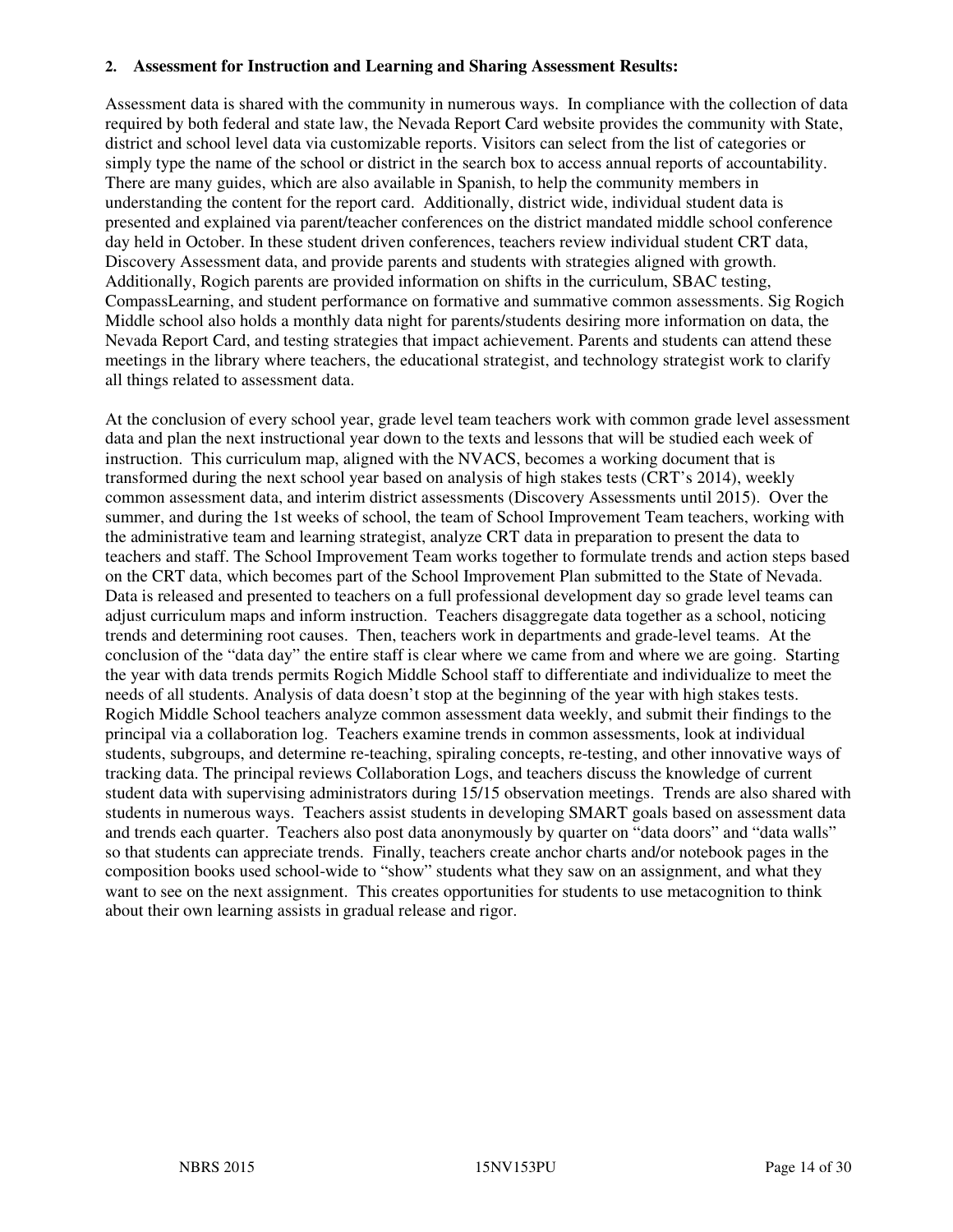# **1. School Climate/Culture**

Sig Rogich Middle School has established a culture based on high achievable expectations and goals rooted in the idea that everyone can succeed. This includes all teachers and all staff. Building a culture is hard work; it takes dedication on behalf of the administration and staff, and it requires renewed commitment. Teachers demonstrate effective leadership practices by modeling practices related to attitudes, motivation, valuing what is being learned, and willingness to participate. Specifically, teachers model receiving (willing to listen), responding (willing to participate), valuing (willing to be involved), organizing (willing to advocate), and characterization (willing to change one's behavior), as affective learning is critical to establish a learning culture. Working together is crucial for participation in inquiry based learning and problem based learning, and this has to be modeled and practiced by teachers so that the expectation is school-wide for students. Additionally, Sig Rogich Middle School has established a cultural competency team, which examines what it means to continue to develop a culture in a high achieving and diverse school. Every day in classrooms, the observer would see students using strategies for discourse and collaboration with shoulder partners, table groups, and with the teachers. Teachers have at times abandoned textbooks, created better lessons and materials aligned with the rigor they desire to see in their classrooms, and have worked together tirelessly to support instruction. In a student-centered classroom, a culture of collaboration is essential for learning to continue. The idea of high expectations has defined the culture at Rogich Middle School; classrooms are centered on high standards. Traditions and rituals in our school, especially those supported by our student council and National Junior Honor Society have supported and established a positive culture for teachers, staff, and students. Giving back, such at our annual canned food drive for the Salvation Army, and our Pink Week to support and provide education for breast cancers and other cancers, are ways for our school community to connect and support each other. These kinds of positive events support learning as they bring our school together for a common goal. It doesn't take long for new students to assimilate and function within our culture, and they will tell you that Rogich Middle School is quite an amazing place. The boys' basketball team didn't win the championship basketball tournament last year by accident, nor did the cheer leading squad win the USA National Championship Cheer Composition. They did it through hard work, dedication, and a culture that supports achievement on many levels, and in many ways. Rogich Middle School has built a school culture of high standards, and it is apparent school-wide in how teachers teach, how students learn, how parents support, and in how administration leads.

# **2. Engaging Families and Community**

Essential in the Rogich Middle School culture for success and achievement is the engagement of Rogich families and communities. At Rogich Middle School, there is something for everyone, and Rogich families are very active in the school community. Beginning each year, Rogich Middle School offers orientations during the day and evening for students to pick up their schedules, meet teachers and administrators, find classes, acquaint themselves with their lockers, etc. This is the first step in establishing the Rogich culture as students and parents connect with teachers, staff, and administrators. Many students and parents volunteer for these events by assisting in getting materials organized and decorating the school. Students serve as tour guides for new students, making connections that continue once school begins.

Many parents are involved in the Parent Advisory Committee that meets each month to discuss initiatives, strategies, shifts in curriculum, the testing calendar, and any concerns or suggestions parents might have. The PAC assists in planning school events and offers support for school activities and initiatives.

The Sig Rogich Middle School chapter of the National Junior Honor Society and SRMS Student Council both help promote culture and achievement on campus. NJHS is more than just an honor roll. It is one of the highest honors that can be awarded to a middle school student. Membership is based on five criteria: scholarship, citizenship, service, leadership, and character. To be eligible for membership consideration, candidates must be sixth or seventh graders who have been in attendance at Sig Rogich Middle School for at least 3 quarters and have earned a 3.65 or better Grade Point Average (GPA). At Sig Rogich Middle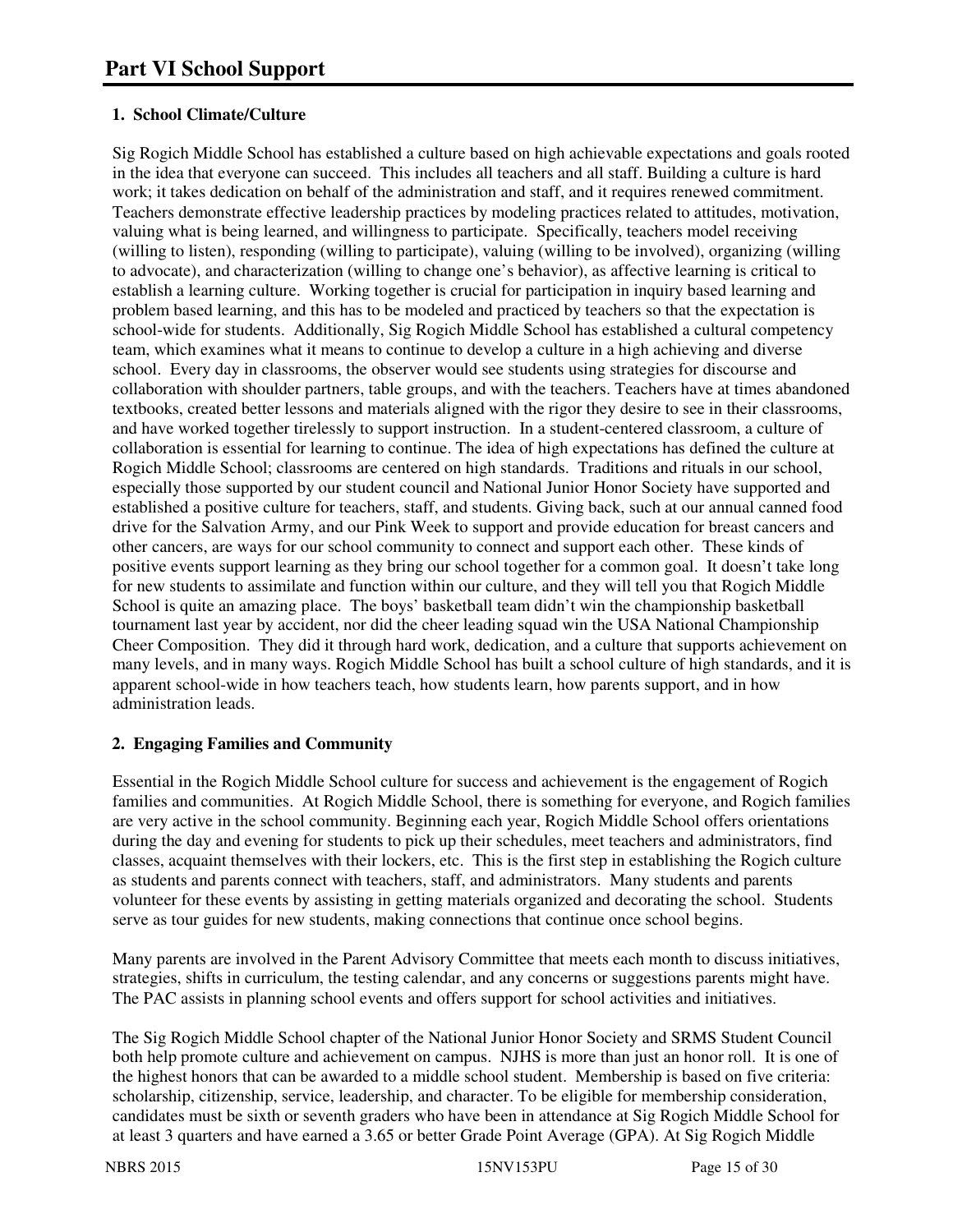School, we currently have 275 active members. Selected members are required to maintain a 3.65 grade point average each grading period, complete 60 service hours (at least 15 hours each grading period), and maintain the highest standards in conduct and appearance. Members are also required to attend mandatory meetings once a month on a day determined by a vote of the members. The award winning Sig Rogich Middle School Student Council promotes student spirit and involvement of all who would like to be part of a great organization. Student council sponsors school-wide dances and encourages service to organizations outside of the school. Student Council is open to all students who are willing to commit themselves to serving the school and the community. Currently, 75 students are actively involved in student council. Both groups sponsored events like the Salvation Army Canned Food drive in which over 10,000 cans were donated this year, and assemblies such as the winter assembly and basketball assembly, and the Pink Week activities supporting cancer.

There are many before and after school clubs on campus that promote the positive culture on campus. Sig Rogich Middle School has an active and award winning Varsity Quiz Club, a robotics club (where students build robots!), Intramural Volleyball, Bowling Club, Recycling Club, Soccer Club, Badminton Club, Tennis Club, Boys' and Girls' Intramural Basketball Clubs, Art Club, Computer Club, Kickball Club, 6th, 7th, and 8th grade Book Clubs, Flag Football Club, Forensics, Baking Club, Japanese Club, and Chess Club. Each of these clubs assists students in experiencing a sense of belonging, and promote a positive well-being.

The award winning Rogich Middle School website is developed and maintained onsite by a technology teacher. It provides timely information, to include the daily Rough Rider announcements produced entirely by students. Parents can access a calendar on the website with monthly events; students can access information like the course catalogue, club list, and view recent pictures of events on and around campus. The front page provides recent highlighted news such as the Cheer Squad's recent USA National Cheerleading Contest 1st place award.

During the holidays, the administration and staff sponsor a "giving tree." Many member of the Rogich team forgo Christmas and holiday gifts for each other and in turn purchase gift cards for the holiday tree to be given to families in need. This is an annual tradition at Sig Rogich Middle School and another way in which we build culture and support our community. This year, we provided four Rogich Middle School families with food, clothing, and Christmas gifts. Parents and local businesses also generously came forward and donated holiday meals for these families in need.

#### **3. Professional Development**

At Sig Rogich Middle School, staff development is targeted and focused based on needs of the students, teachers, and staff and is aligned with the School Performance Plan (SPP). After the School Performance Plan Team has analyzed data sources, and root causes have been developed, professional development is planned based on the Action Steps stipulated on the SPP. The focus of professional development over the past two years has been on school initiatives to support problem based learning/inquiry based learning through content literacy. With the change in pacing and adoption of the Nevada Academic Content Standards, and the new Nevada Educator Performance Framework with Five Essential Standards, professional development has been framed to provide teachers the strategies to support literacy across the curriculum.

The Learning Strategist and English Language Arts teachers have taken the lead in training the whole staff to implement practices to effect change and bring about rigor. Specifically, teachers have received intensive training in close reading strategies to include procedures and processes for Sig Rogich Middle School students. On this staff development, the strategist modeled strategies for teachers and guided them through the process of close reading as if they were students learning. This staff development continued on a second day with answering and writing text dependent questions.

Teachers have received extensive professional development in problem/project based learning by having teachers practice run through a simulation PBL so they would understand the PBL process from the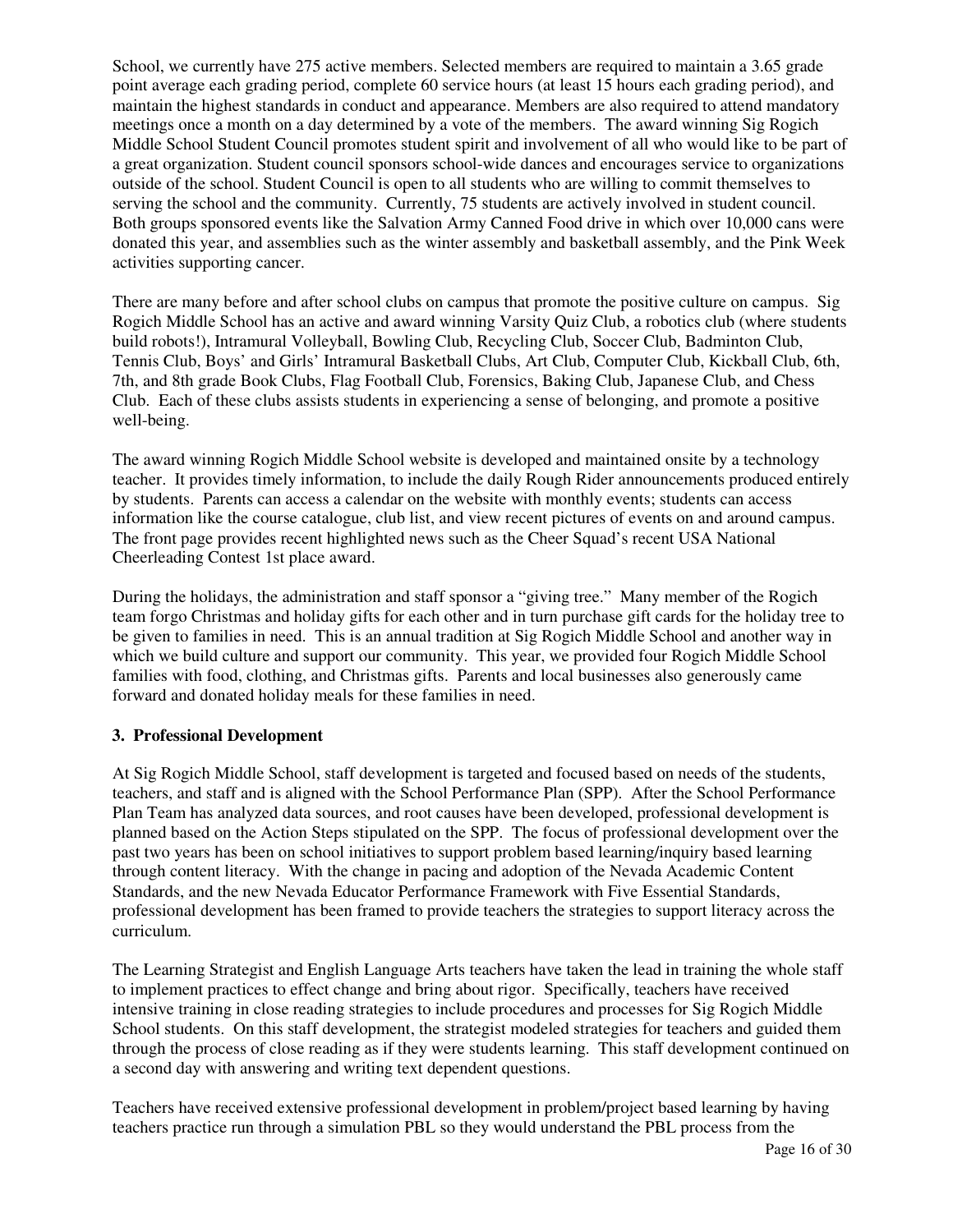students' point of view. Teachers from a high school magnet school visited and shared their expertise and experiences with using inquiry based learning, and a group of Sig Rogich Middle School teachers visited a magnet school in our area to observe first-hand the possibilities for inquiry based learning projects to cover content standards.

In preparing for SBAC (Smarter Balanced Assessment Consortium) tests, teachers have participated in interactive professional development modeling the functions that students will have to perform on the test so that they will be able to model this in the computer labs and in their own classrooms. Additionally, much time has been spent on preparing "SBAC Lessons" that focus on the claims that students will have to master on these high stakes assessments. Pairing the initiatives for reading, writing, and collaboration (speaking and listening) teachers have practiced writing lesson plans that identify the Five Essential Standards (new learning is connected to prior learning, learning tasks have high cognitive demand for diverse learners, students engage in meaning-making through discourse and other strategies, students engage in metacognitive activity, and assessment is integrated into instruction) that answer the SBAC claims for literacy. Teachers have received considerable training over the past ten years in close writing strategies using the Jane Schaffer formula for writing. This expectation for writing school-wide, has facilitated in our students earning some of the highest overall scores on the Nevada Writing Proficiency and on CRT constructed response questions. This formula allows teachers to differentiate writing instruction for high achieving students, while providing writing structure for those students struggling with organization. By analyzing data closely, Sig Rogich Middle School has been able to cater staff development to meet the needs of our community.

#### **4. School Leadership**

Sig Rogich Middle School embraces a philosophy of teamwork as it supports our vision for learning using inquiry-based exploration. The leadership model for the school supports this same vision that relies on collaboration and discourse to get the job done. We embrace a shared responsibility for accountability, realizing that every teacher matters in the equation to motivate and inspire student learning. At the heart of Rogich Middle School's leadership philosophy is the belief that when the administration team empowers teachers and promotes an emphasis on academic growth, the quality of achievement for students, teachers, and communities also improve. By focusing on one or two strategies per year, and providing teachers and staff relevant training using gradual release, teachers and staff are empowered to take responsibility for learning, making high achievement and growth their mission. Sig Rogich Middle School understands that a large part of leading a school lies in providing the strategies and tools for teachers that permits them to confidently embrace the many changes in education.

Sig Rogich Middle School's leadership team consists of teacher leaders from each department. The team is composed of the principal, the lead counselor, two teacher leaders from ELA, two teacher leaders from science, one technology teacher leader, one teacher leader from fine arts, one teacher leader from social studies, one teacher leader from math, two teacher leaders from P.E. and the learning strategist. This team brings back concerns from their respective departments and shares administrative direction and vision with their departments. The leadership team meets once per month, and whole department meetings disseminating information—occur the first Friday of each month before school. Additionally, grade level teams meet once per week before school. Grade level teams are part of the shared leadership, as teachers note/explain any concerns they have about students, curriculum, the instructional day, etc. on the required collaboration logs.

The administrative team, consisting of the principal, two assistant principals, and two deans, meet each week to discuss collaboration logs, trend data, and operations of the school to include staff and teacher needs. Together, this leadership team embraces smart goals for student learning and professional practices. They demonstrate effective leadership practices by modeling practices related to attitudes, motivation, valuing what is being learned, and willingness to participate. Specifically, they model receiving (willing to listen), responding (willing to participate), valuing (willing to be involved), organizing (willing to advocate), and characterization (willing to change one's behavior), as affective learning is critical to establish a learning culture. The administration team believes that by modeling the process of working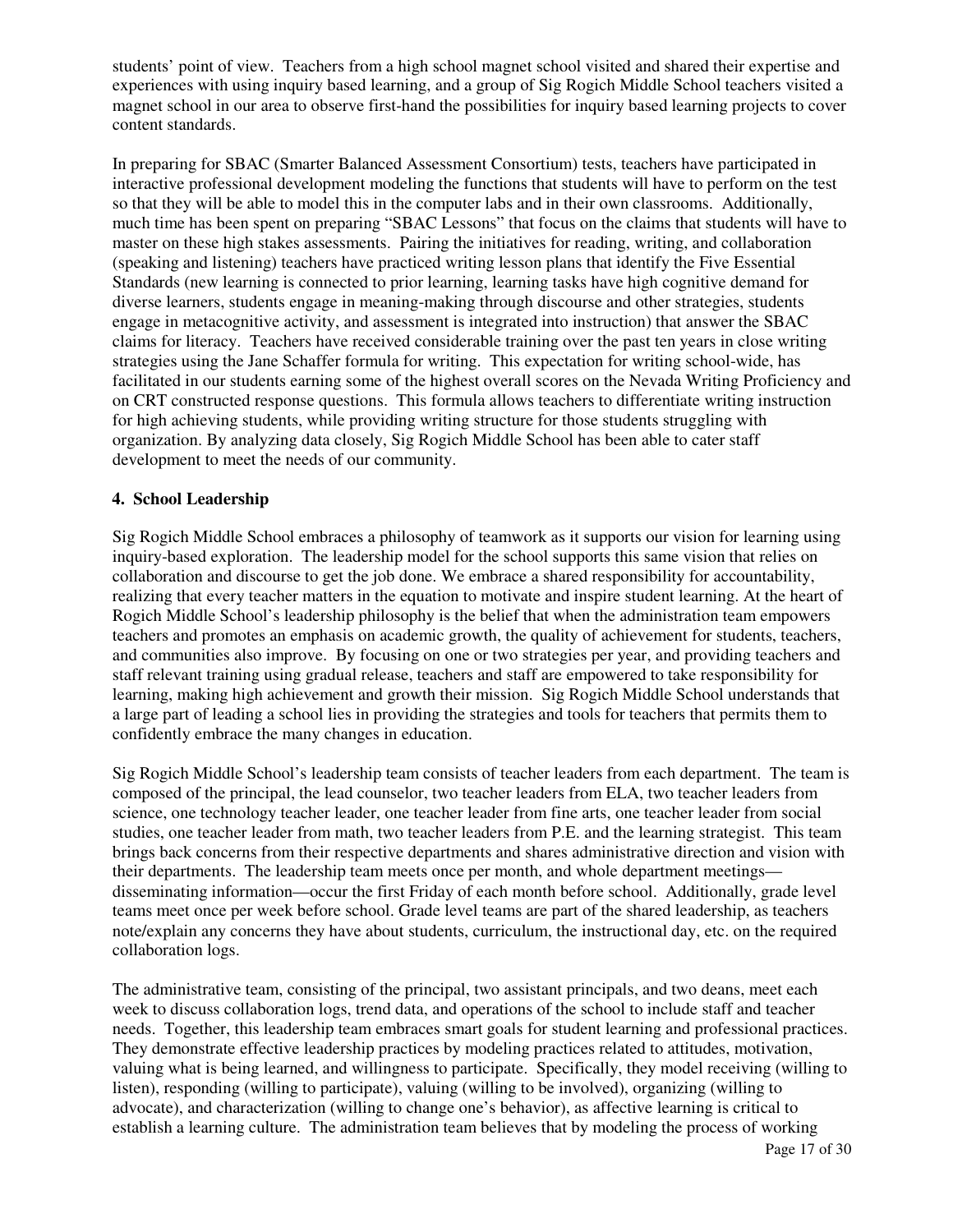together as a team to establish a culture of collaboration among staff, they will ensure that staff will understand and embrace the same vision for learning with their own students.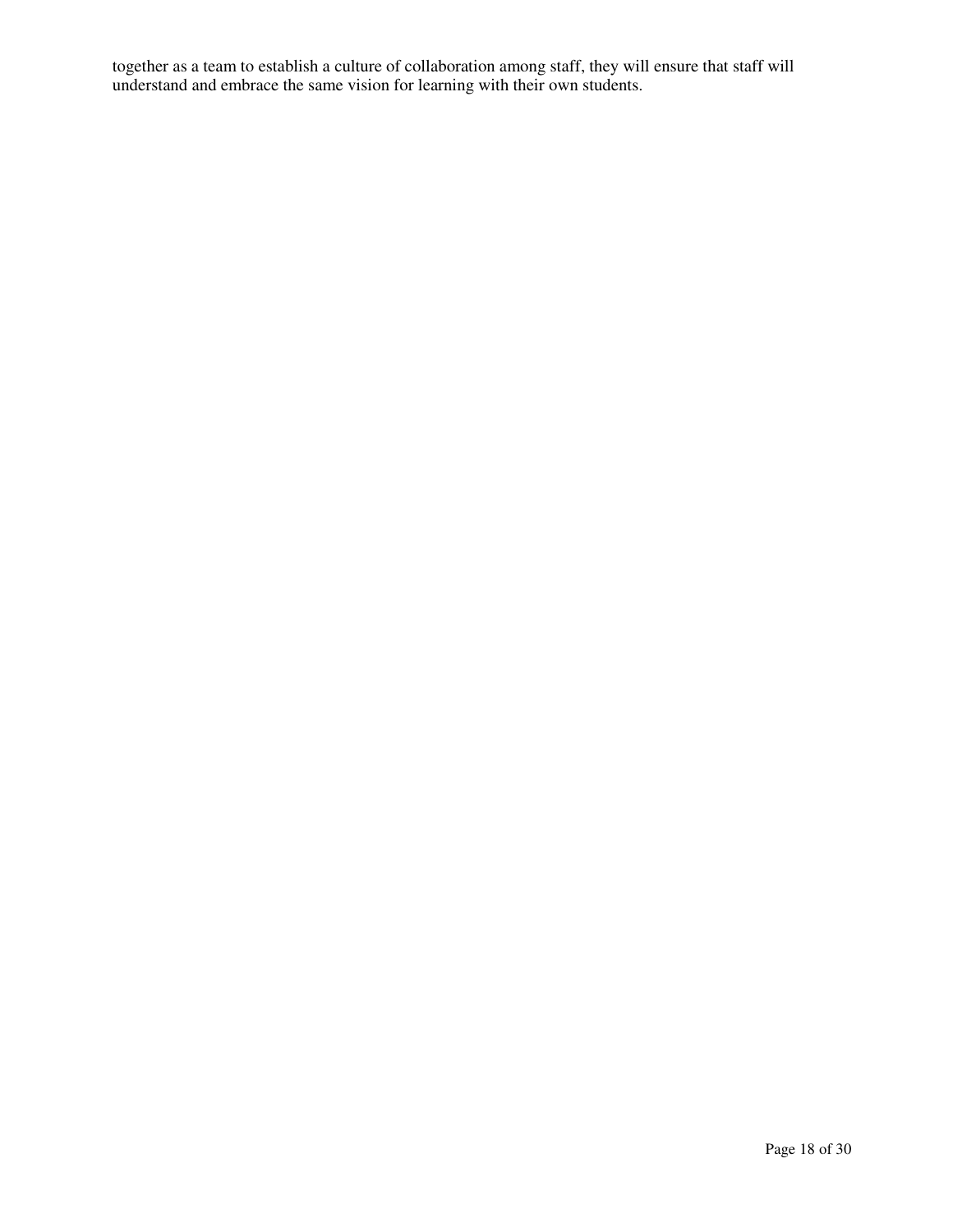| <b>Subject:</b> Math                 | <b>Test:</b> Nevada Criterion Reference Test |
|--------------------------------------|----------------------------------------------|
| <b>All Students Tested/Grade: 6</b>  | <b>Edition/Publication Year: 2014</b>        |
| <b>Publisher:</b> Nevada Report Card |                                              |

| School Year                      | 2013-2014      | 2012-2013        | 2011-2012    | 2010-2011      | 2009-2010      |
|----------------------------------|----------------|------------------|--------------|----------------|----------------|
| Testing month                    | Apr            | Apr              | Apr          | Apr            | Apr            |
| <b>SCHOOL SCORES*</b>            |                |                  |              |                |                |
| Meets                            | 79             | 93               | 88           | 80             | 86             |
| <b>Exceeds</b>                   | 22             | 20               | 12           | 14             | 44             |
| Number of students tested        | 620            | 539              | 576          | 542            | 604            |
| Percent of total students tested | 98             | 98               | 96           | 95             | 96             |
| Number of students tested with   |                |                  |              |                |                |
| alternative assessment           |                |                  |              |                |                |
| % of students tested with        | $\overline{0}$ | $\boldsymbol{0}$ | $\mathbf{0}$ | $\theta$       | $\overline{0}$ |
| alternative assessment           |                |                  |              |                |                |
| <b>SUBGROUP SCORES</b>           |                |                  |              |                |                |
| 1. Free and Reduced-Price        |                |                  |              |                |                |
| Meals/Socio-Economic/            |                |                  |              |                |                |
| <b>Disadvantaged Students</b>    |                |                  |              |                |                |
| Meets                            | 66             | 85               | 81           | 60             | 84             |
| <b>Exceeds</b>                   | 11             | 8                | 6            | 8              | 29             |
| Number of students tested        | 116            | 117              | 105          | 98             | 86             |
| 2. Students receiving Special    |                |                  |              |                |                |
| <b>Education</b>                 |                |                  |              |                |                |
| Meets                            |                |                  |              |                |                |
| <b>Exceeds</b>                   |                |                  |              |                |                |
| Number of students tested        |                |                  |              |                |                |
| 3. English Language Learner      |                |                  |              |                |                |
| <b>Students</b>                  |                |                  |              |                |                |
| Meets                            |                |                  |              |                |                |
| <b>Exceeds</b>                   |                |                  |              |                |                |
| Number of students tested        |                |                  |              |                |                |
| 4. Hispanic or Latino            |                |                  |              |                |                |
| <b>Students</b>                  |                |                  |              |                |                |
| Meets                            | 73             | 86               | 83           | 66             | 72             |
| <b>Exceeds</b>                   | 16             | 10               | 5            | $\overline{4}$ | 27             |
| Number of students tested        | 101            | 77               | 76           | 83             | 80             |
| 5. African- American             |                |                  |              |                |                |
| <b>Students</b>                  |                |                  |              |                |                |
| Meets                            |                |                  |              |                |                |
| Exceeds                          |                |                  |              |                |                |
| Number of students tested        |                |                  |              |                |                |
| <b>6. Asian Students</b>         |                |                  |              |                |                |
| Meets                            | 77             | 97               | 94           | 90             | 94             |
| Exceeds                          | 32             | 32               | 17           | 32             | 52             |
| Number of students tested        | 71             | 77               | 74           | 68             | 82             |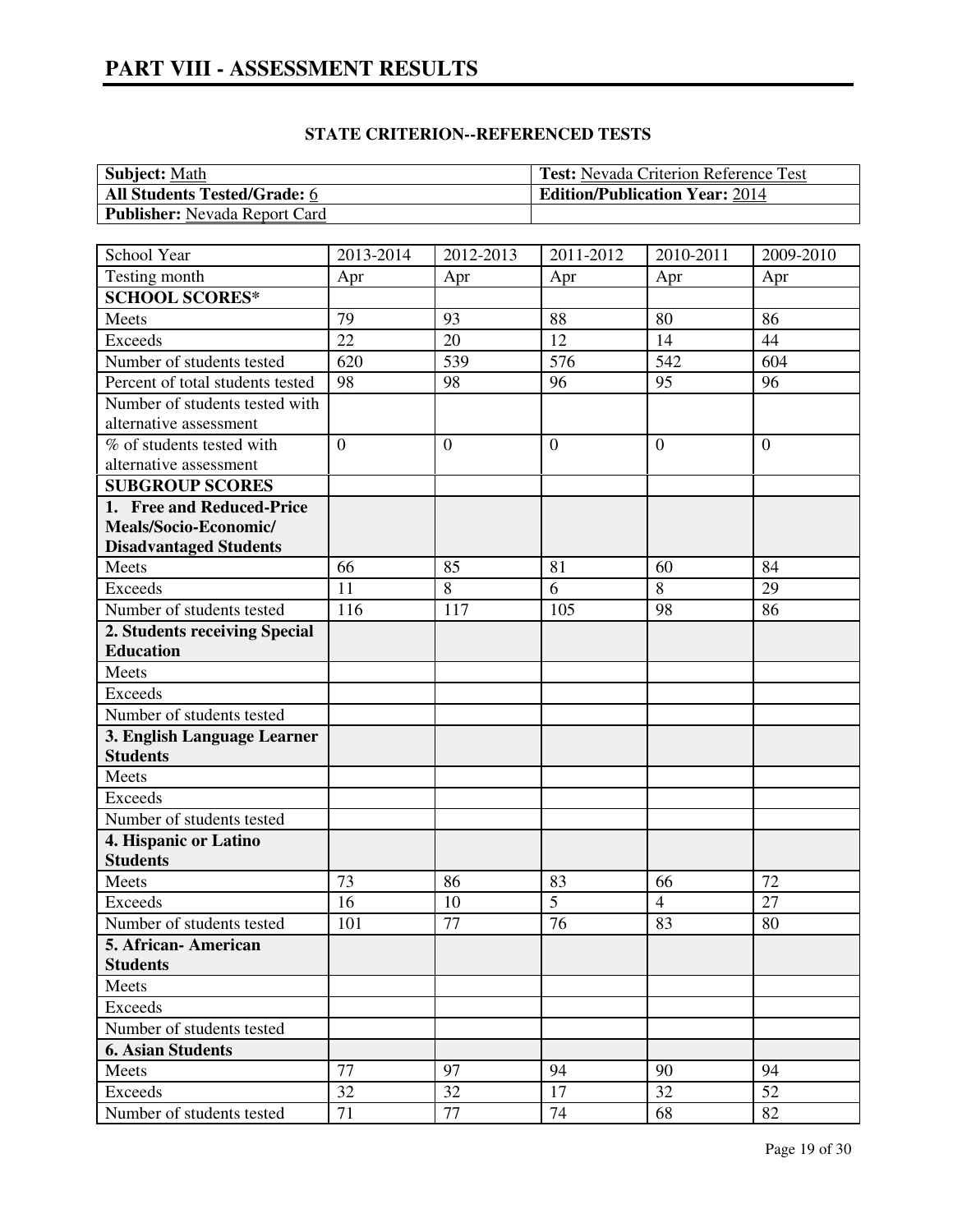| School Year                      | 2013-2014 | 2012-2013 | 2011-2012 | 2010-2011 | 2009-2010 |
|----------------------------------|-----------|-----------|-----------|-----------|-----------|
| 7. American Indian or            |           |           |           |           |           |
| <b>Alaska Native Students</b>    |           |           |           |           |           |
| Meets                            |           |           |           |           |           |
| <b>Exceeds</b>                   |           |           |           |           |           |
| Number of students tested        |           |           |           |           |           |
| 8. Native Hawaiian or other      |           |           |           |           |           |
| <b>Pacific Islander Students</b> |           |           |           |           |           |
| Meets                            |           |           |           |           |           |
| <b>Exceeds</b>                   |           |           |           |           |           |
| Number of students tested        |           |           |           |           |           |
| 9. White Students                |           |           |           |           |           |
| Meets                            | 83        | 94        | 92        | 83        | 89        |
| <b>Exceeds</b>                   | 23        | 22        | 14        | 14        | 50        |
| Number of students tested        | 356       | 315       | 346       | 341       | 372       |
| 10. Two or More Races            |           |           |           |           |           |
| identified Students              |           |           |           |           |           |
| Meets                            |           |           |           |           |           |
| <b>Exceeds</b>                   |           |           |           |           |           |
| Number of students tested        |           |           |           |           |           |
| 11. Other 1: Other 1             |           |           |           |           |           |
| Meets                            |           |           |           |           |           |
| Exceeds                          |           |           |           |           |           |
| Number of students tested        |           |           |           |           |           |
| 12. Other 2: Other 2             |           |           |           |           |           |
| Meets                            |           |           |           |           |           |
| Exceeds                          |           |           |           |           |           |
| Number of students tested        |           |           |           |           |           |
| 13. Other 3: Other 3             |           |           |           |           |           |
| Meets                            |           |           |           |           |           |
| Exceeds                          |           |           |           |           |           |
| Number of students tested        |           |           |           |           |           |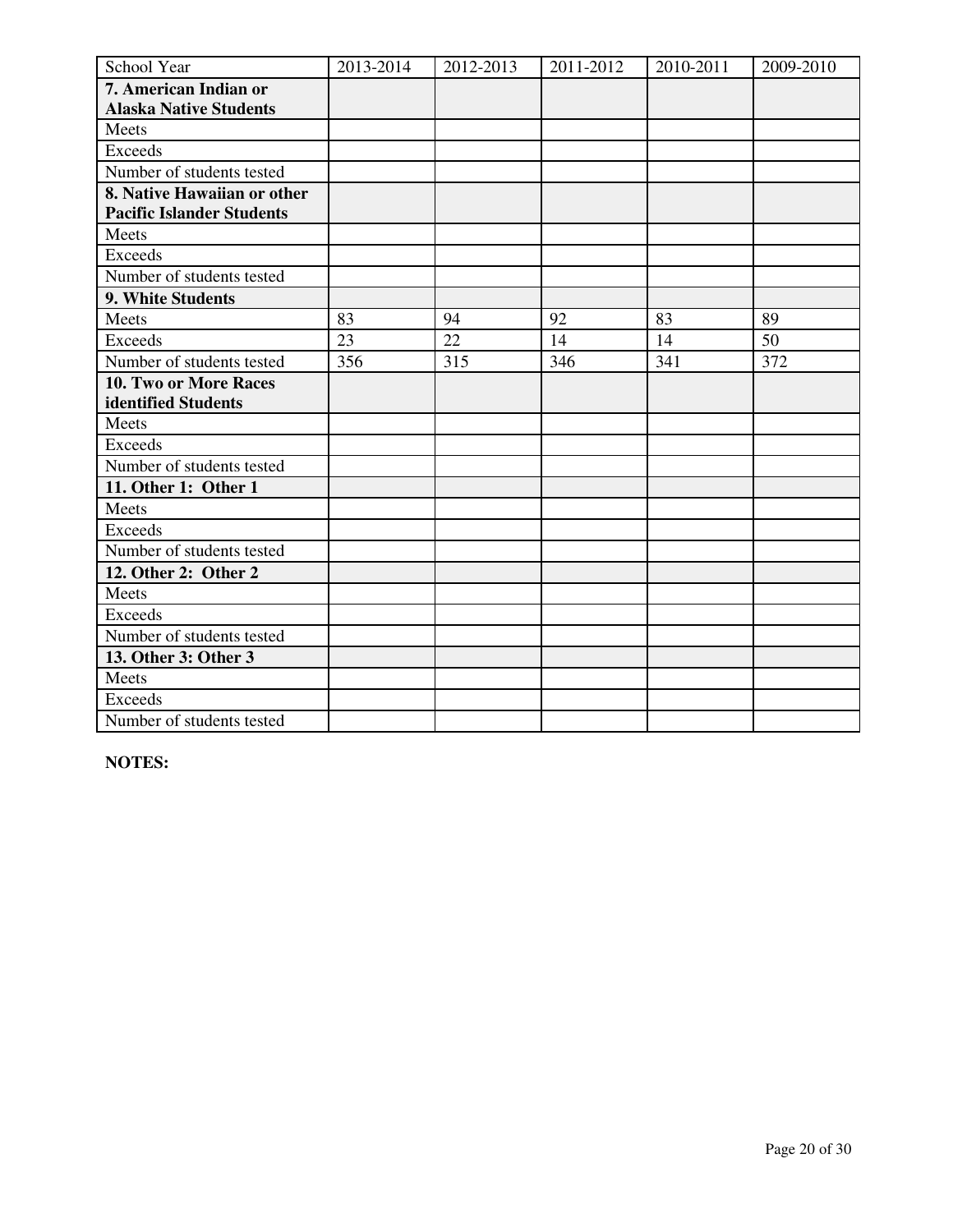| <b>Subject:</b> Math                 | <b>Test:</b> Nevada Criterion Reference Test |
|--------------------------------------|----------------------------------------------|
| <b>All Students Tested/Grade: 7</b>  | <b>Edition/Publication Year: 2014</b>        |
| <b>Publisher:</b> Nevada Report Card |                                              |

| School Year                                      | 2013-2014      | 2012-2013      | 2011-2012        | 2010-2011      | 2009-2010      |
|--------------------------------------------------|----------------|----------------|------------------|----------------|----------------|
| Testing month                                    | Apr            | Apr            | Apr              | Apr            | Apr            |
| <b>SCHOOL SCORES*</b>                            |                |                |                  |                |                |
| Meets                                            | 78             | 89             | 83               | 84             | 84             |
| <b>Exceeds</b>                                   | 27             | 26             | 19               | $\mathbf{1}$   | 47             |
| Number of students tested                        | 569            | 582            | $\overline{555}$ | 633            | 581            |
| Percent of total students tested                 | 98             | 98             | 96               | 95             | 96             |
| Number of students tested with                   |                |                |                  |                |                |
| alternative assessment                           |                |                |                  |                |                |
| % of students tested with                        | $\overline{0}$ | $\overline{0}$ | $\overline{0}$   | $\mathbf{0}$   | $\overline{0}$ |
| alternative assessment                           |                |                |                  |                |                |
| <b>SUBGROUP SCORES</b>                           |                |                |                  |                |                |
| 1. Free and Reduced-Price                        |                |                |                  |                |                |
| Meals/Socio-Economic/                            |                |                |                  |                |                |
| <b>Disadvantaged Students</b>                    |                |                |                  |                |                |
| Meets                                            | 67             | 78             | 69               | 70             | 67             |
| <b>Exceeds</b>                                   | 22             | 15             | 6                | 3              | 28             |
| Number of students tested                        | 115            | 122            | 107              | 113            | 82             |
| 2. Students receiving Special                    |                |                |                  |                |                |
| <b>Education</b>                                 |                |                |                  |                |                |
| Meets                                            |                |                |                  |                |                |
| <b>Exceeds</b>                                   |                |                |                  |                |                |
| Number of students tested                        |                |                |                  |                |                |
| 3. English Language Learner                      |                |                |                  |                |                |
| <b>Students</b>                                  |                |                |                  |                |                |
| Meets                                            |                |                |                  |                |                |
| Exceeds                                          |                |                |                  |                |                |
| Number of students tested                        |                |                |                  |                |                |
| 4. Hispanic or Latino<br><b>Students</b>         |                |                |                  |                |                |
| Meets                                            | 64             | 85             | 72               | 72             | 70             |
|                                                  |                |                | 13               | $\overline{4}$ |                |
| Exceeds                                          | 18<br>84       | 19<br>82       | 91               | 56             | 28<br>77       |
| Number of students tested<br>5. African-American |                |                |                  |                |                |
| <b>Students</b>                                  |                |                |                  |                |                |
| Meets                                            |                |                |                  |                |                |
| Exceeds                                          |                |                |                  |                |                |
| Number of students tested                        |                |                |                  |                |                |
| <b>6. Asian Students</b>                         |                |                |                  |                |                |
| Meets                                            | 89             | 97             | 92               | 87             | 94             |
| Exceeds                                          | 42             | 34             | 28               | 22             | 60             |
| Number of students tested                        | 81             | 75             | 63               | 85             | 97             |
| 7. American Indian or                            |                |                |                  |                |                |
| <b>Alaska Native Students</b>                    |                |                |                  |                |                |
| Meets                                            |                |                |                  |                |                |
| Exceeds                                          |                |                |                  |                |                |
|                                                  |                |                |                  |                |                |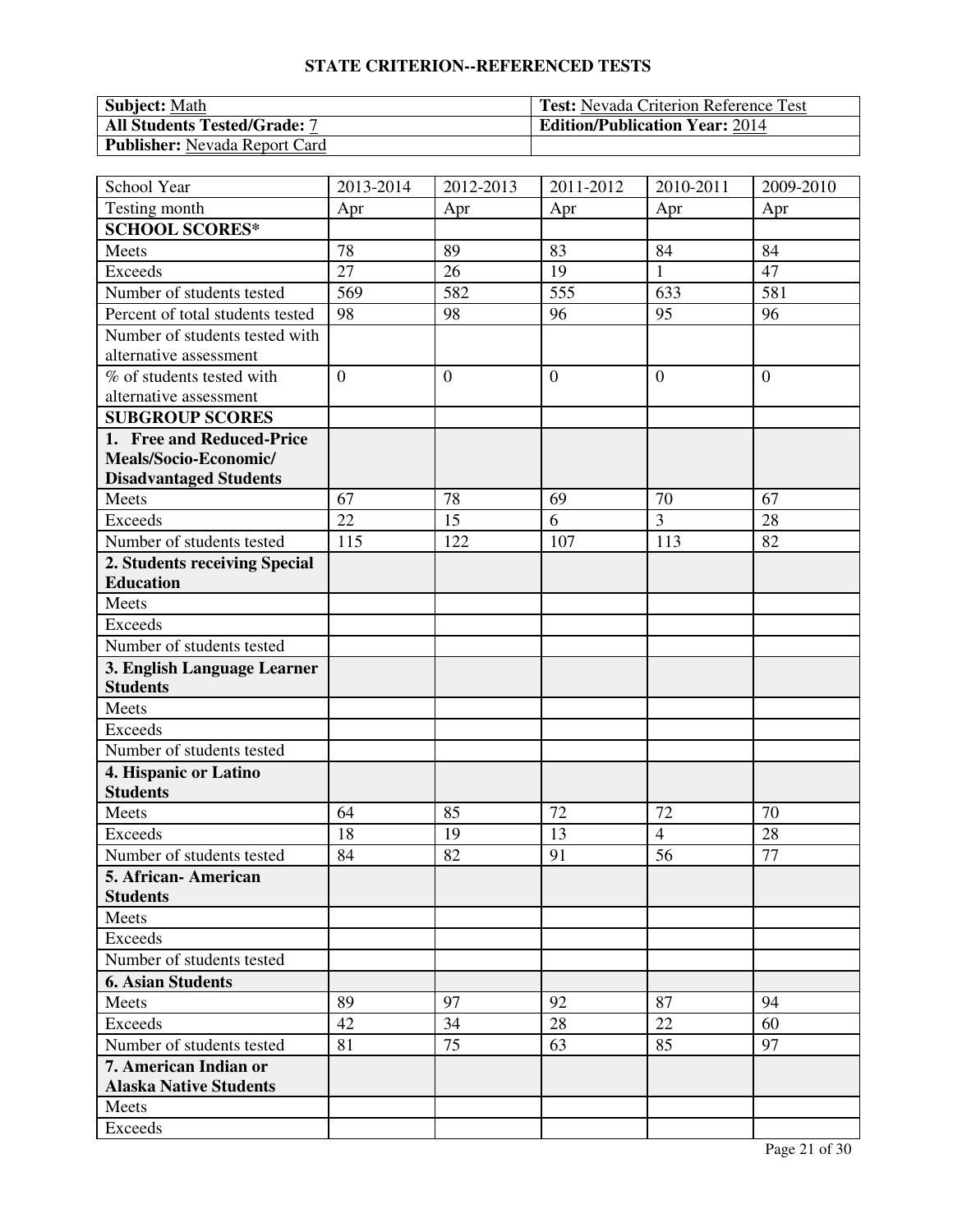| School Year                      | 2013-2014 | 2012-2013 | 2011-2012 | 2010-2011 | 2009-2010 |
|----------------------------------|-----------|-----------|-----------|-----------|-----------|
| Number of students tested        |           |           |           |           |           |
| 8. Native Hawaiian or other      |           |           |           |           |           |
| <b>Pacific Islander Students</b> |           |           |           |           |           |
| Meets                            |           |           |           |           |           |
| <b>Exceeds</b>                   |           |           |           |           |           |
| Number of students tested        |           |           |           |           |           |
| 9. White Students                |           |           |           |           |           |
| Meets                            | 81        | 93        | 89        | 89        | 86        |
| <b>Exceeds</b>                   | 27        | 30        | 22        | 12        | 52        |
| Number of students tested        | 319       | 340       | 327       | 389       | 351       |
| <b>10. Two or More Races</b>     |           |           |           |           |           |
| identified Students              |           |           |           |           |           |
| Meets                            |           |           |           |           |           |
| <b>Exceeds</b>                   |           |           |           |           |           |
| Number of students tested        |           |           |           |           |           |
| 11. Other 1: Other 1             |           |           |           |           |           |
| Meets                            |           |           |           |           |           |
| <b>Exceeds</b>                   |           |           |           |           |           |
| Number of students tested        |           |           |           |           |           |
| 12. Other 2: Other 2             |           |           |           |           |           |
| Meets                            |           |           |           |           |           |
| <b>Exceeds</b>                   |           |           |           |           |           |
| Number of students tested        |           |           |           |           |           |
| 13. Other 3: Other 3             |           |           |           |           |           |
| Meets                            |           |           |           |           |           |
| <b>Exceeds</b>                   |           |           |           |           |           |
| Number of students tested        |           |           |           |           |           |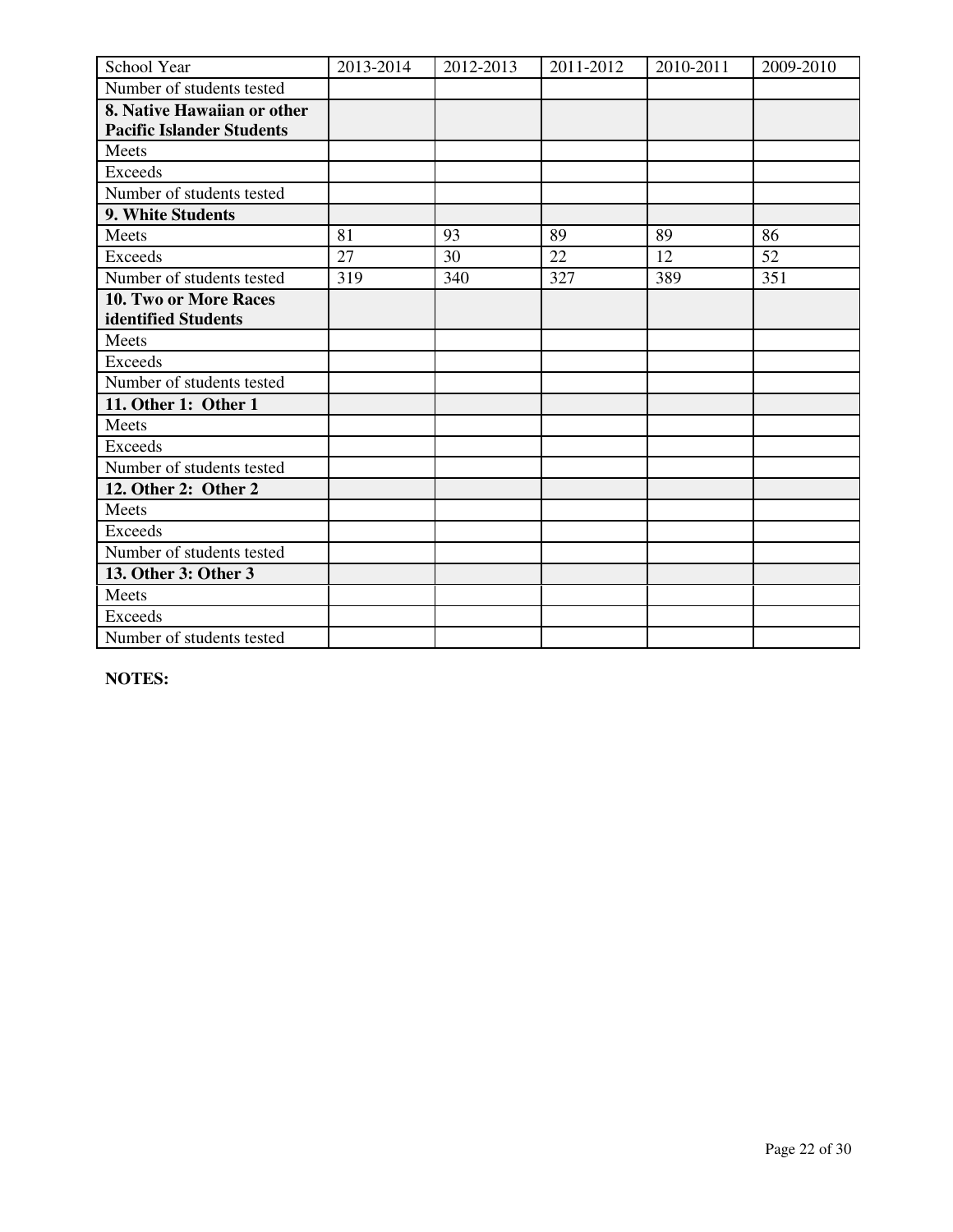| <b>Subject:</b> Math                 | <b>Test:</b> Nevada Criterion Reference Test |
|--------------------------------------|----------------------------------------------|
| <b>All Students Tested/Grade: 8</b>  | <b>Edition/Publication Year: 2014</b>        |
| <b>Publisher:</b> Nevada Report Card |                                              |

| School Year                              | 2013-2014      | 2012-2013      | 2011-2012      | 2010-2011      | 2009-2010      |
|------------------------------------------|----------------|----------------|----------------|----------------|----------------|
| Testing month                            | Apr            | Apr            | Apr            | Apr            | Apr            |
| <b>SCHOOL SCORES*</b>                    |                |                |                |                |                |
| Meets                                    | 68             | 83             | 83             | 78             | 82             |
| <b>Exceeds</b>                           | 18             | 13             | 13             | 9              | 37             |
| Number of students tested                | 603            | 547            | 547            | 640            | 590            |
| Percent of total students tested         | 98             | 98             | 96             | 96             | 95             |
| Number of students tested with           |                |                |                |                |                |
| alternative assessment                   |                |                |                |                |                |
| % of students tested with                | $\overline{0}$ | $\overline{0}$ | $\overline{0}$ | $\mathbf{0}$   | $\overline{0}$ |
| alternative assessment                   |                |                |                |                |                |
| <b>SUBGROUP SCORES</b>                   |                |                |                |                |                |
| 1. Free and Reduced-Price                |                |                |                |                |                |
| Meals/Socio-Economic/                    |                |                |                |                |                |
| <b>Disadvantaged Students</b>            |                |                |                |                |                |
| Meets                                    | 44             | 66             | 62             | 63             | 67             |
| <b>Exceeds</b>                           | 10             | 5              | $\overline{4}$ | $\overline{5}$ | 15             |
| Number of students tested                | 120            | 118            | 118            | 114            | 78             |
| 2. Students receiving Special            |                |                |                |                |                |
| <b>Education</b>                         |                |                |                |                |                |
| Meets                                    |                |                |                |                |                |
| <b>Exceeds</b>                           |                |                |                |                |                |
| Number of students tested                |                |                |                |                |                |
| 3. English Language Learner              |                |                |                |                |                |
| <b>Students</b>                          |                |                |                |                |                |
| Meets                                    |                |                |                |                |                |
| <b>Exceeds</b>                           |                |                |                |                |                |
| Number of students tested                |                |                |                |                |                |
| 4. Hispanic or Latino<br><b>Students</b> |                |                |                |                |                |
| Meets                                    | 62             | 74             | 72             | 65             | 64             |
| Exceeds                                  |                |                | $\overline{2}$ | $\overline{2}$ | 22             |
| Number of students tested                | 10<br>81       | 11<br>84       | 107            | 77             | 86             |
| 5. African- American                     |                |                |                |                |                |
| <b>Students</b>                          |                |                |                |                |                |
| Meets                                    |                |                |                |                |                |
| Exceeds                                  |                |                |                |                |                |
| Number of students tested                |                |                |                |                |                |
| <b>6. Asian Students</b>                 |                |                |                |                |                |
| Meets                                    | 78             | 93             | 89             | 90             | 85             |
| Exceeds                                  | 25             | 19             | 28             | 21             | 44             |
| Number of students tested                | 73             | 68             | 65             | 100            | 90             |
| 7. American Indian or                    |                |                |                |                |                |
| <b>Alaska Native Students</b>            |                |                |                |                |                |
| Meets                                    |                |                |                |                |                |
| Exceeds                                  |                |                |                |                |                |
|                                          |                |                |                |                |                |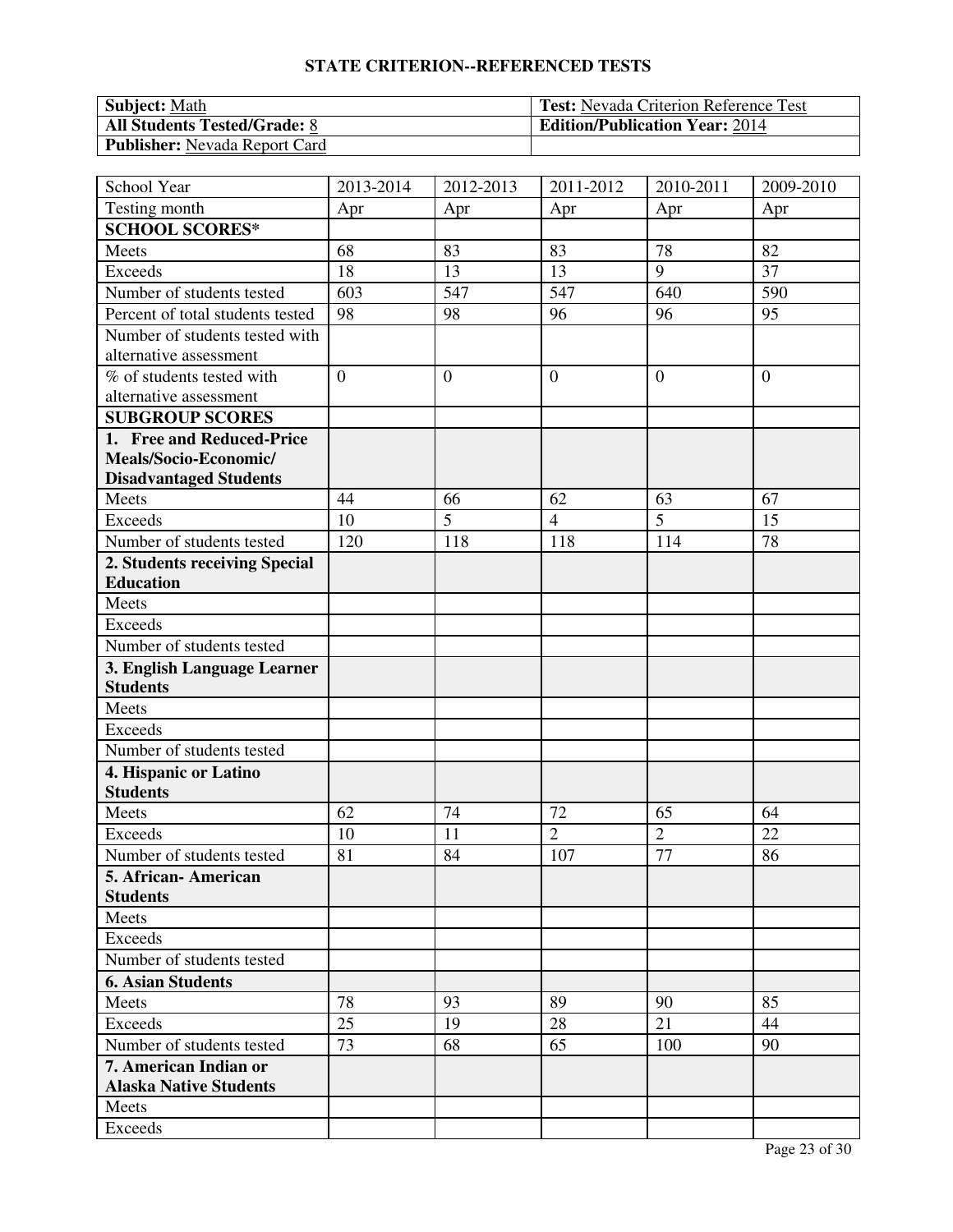| School Year                      | 2013-2014 | 2012-2013 | 2011-2012 | 2010-2011 | 2009-2010 |
|----------------------------------|-----------|-----------|-----------|-----------|-----------|
| Number of students tested        |           |           |           |           |           |
| 8. Native Hawaiian or other      |           |           |           |           |           |
| <b>Pacific Islander Students</b> |           |           |           |           |           |
| Meets                            |           |           |           |           |           |
| <b>Exceeds</b>                   |           |           |           |           |           |
| Number of students tested        |           |           |           |           |           |
| 9. White Students                |           |           |           |           |           |
| Meets                            | 73        | 85        | 82        | 82        | 88        |
| <b>Exceeds</b>                   | 21        | 14        | 10        | 14        | 43        |
| Number of students tested        | 359       | 326       | 368       | 354       | 360       |
| <b>10. Two or More Races</b>     |           |           |           |           |           |
| identified Students              |           |           |           |           |           |
| Meets                            |           |           |           |           |           |
| <b>Exceeds</b>                   |           |           |           |           |           |
| Number of students tested        |           |           |           |           |           |
| 11. Other 1: Other 1             |           |           |           |           |           |
| Meets                            |           |           |           |           |           |
| <b>Exceeds</b>                   |           |           |           |           |           |
| Number of students tested        |           |           |           |           |           |
| 12. Other 2: Other 2             |           |           |           |           |           |
| Meets                            |           |           |           |           |           |
| <b>Exceeds</b>                   |           |           |           |           |           |
| Number of students tested        |           |           |           |           |           |
| 13. Other 3: Other 3             |           |           |           |           |           |
| Meets                            |           |           |           |           |           |
| <b>Exceeds</b>                   |           |           |           |           |           |
| Number of students tested        |           |           |           |           |           |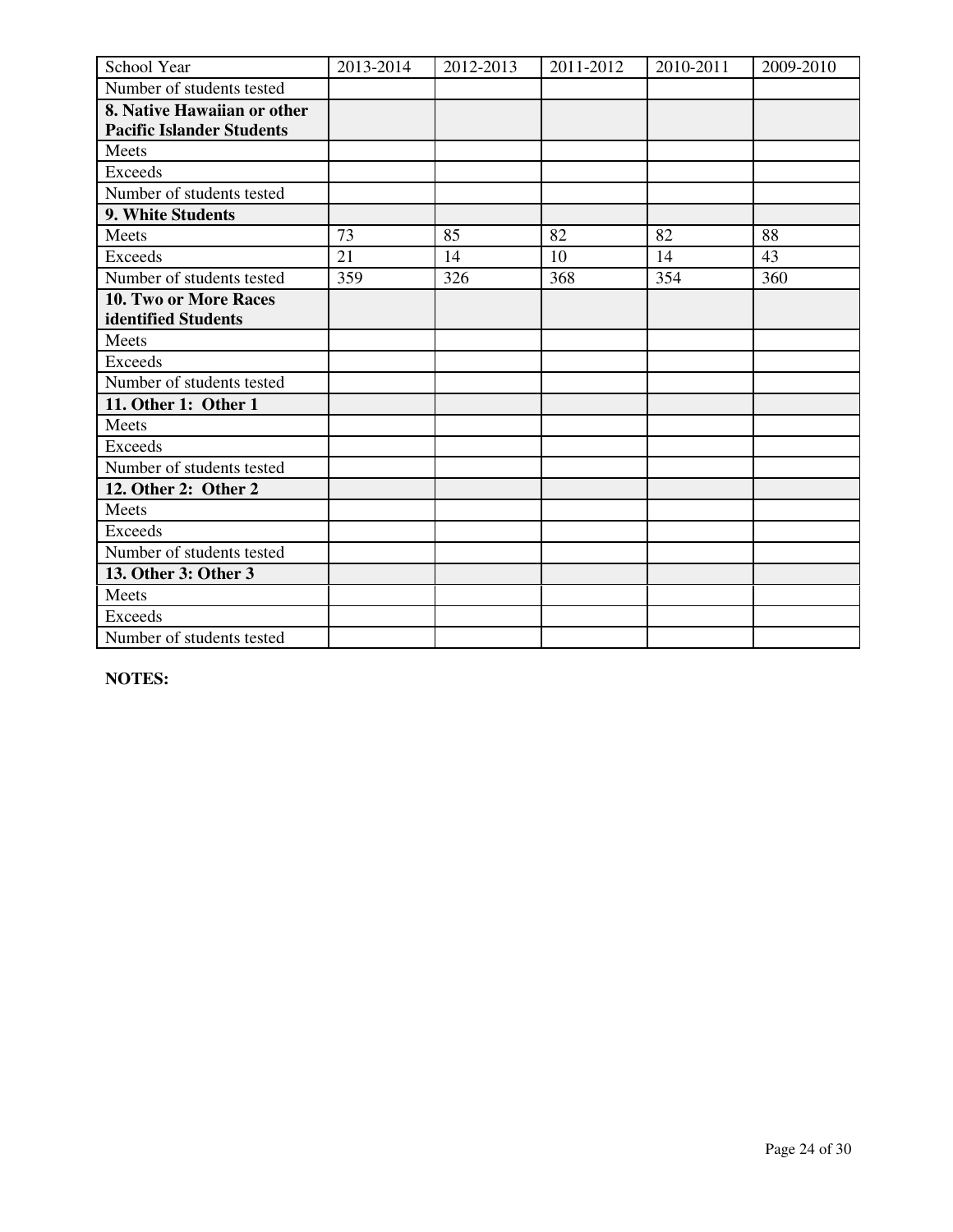| <b>Subject:</b> Reading/ELA          | <b>Test:</b> Nevada Criterion Reference Test |
|--------------------------------------|----------------------------------------------|
| <b>All Students Tested/Grade: 6</b>  | <b>Edition/Publication Year: 2014</b>        |
| <b>Publisher:</b> Nevada Report Card |                                              |

| School Year                                    | 2013-2014      | 2012-2013      | 2011-2012      | 2010-2011      | 2009-2010      |
|------------------------------------------------|----------------|----------------|----------------|----------------|----------------|
| Testing month                                  | Apr            | Apr            | Apr            | Apr            | Apr            |
| <b>SCHOOL SCORES*</b>                          |                |                |                |                |                |
| Meets                                          | 89             | 77             | 77             | 80             | 84             |
| <b>Exceeds</b>                                 | 60             | 45             | 44             | 45             | 40             |
| Number of students tested                      | 620            | 539            | 575            | 581            | 604            |
| Percent of total students tested               | 98             | 98             | 96             | 95             | 95             |
| Number of students tested with                 |                |                |                |                |                |
| alternative assessment                         |                |                |                |                |                |
| % of students tested with                      | $\overline{0}$ | $\overline{0}$ | $\overline{0}$ | $\overline{0}$ | $\overline{0}$ |
| alternative assessment                         |                |                |                |                |                |
| <b>SUBGROUP SCORES</b>                         |                |                |                |                |                |
| 1. Free and Reduced-Price                      |                |                |                |                |                |
| Meals/Socio-Economic/                          |                |                |                |                |                |
| <b>Disadvantaged Students</b>                  |                |                |                |                |                |
| Meets                                          | 78             | 62             | 61             | 65             | 80             |
| <b>Exceeds</b>                                 | 40             | 26             | 27             | 25             | 27             |
| Number of students tested                      | 116            | 117            | 105            | 98             | 86             |
| 2. Students receiving Special                  |                |                |                |                |                |
| <b>Education</b>                               |                |                |                |                |                |
| Meets                                          |                |                |                |                |                |
| <b>Exceeds</b>                                 |                |                |                |                |                |
| Number of students tested                      |                |                |                |                |                |
| 3. English Language Learner<br><b>Students</b> |                |                |                |                |                |
| Meets                                          |                |                |                |                |                |
| <b>Exceeds</b>                                 |                |                |                |                |                |
| Number of students tested                      |                |                |                |                |                |
| 4. Hispanic or Latino                          |                |                |                |                |                |
| <b>Students</b>                                |                |                |                |                |                |
| Meets                                          | 87             | 67             | 67             | 71             | 77             |
| <b>Exceeds</b>                                 | 56             | 26             | 37             | 31             | 27             |
| Number of students tested                      | 101            | 77             | 76             | 83             | 80             |
| 5. African- American                           |                |                |                |                |                |
| <b>Students</b>                                |                |                |                |                |                |
| Meets                                          |                |                |                |                |                |
| Exceeds                                        |                |                |                |                |                |
| Number of students tested                      |                |                |                |                |                |
| <b>6. Asian Students</b>                       |                |                |                |                |                |
| Meets                                          | 87             | 84             | 77             | 85             | 88             |
| Exceeds                                        | 58             | 57             | 45             | 63             | 44             |
| Number of students tested                      | 71             | 77             | 74             | 68             | 82             |
| 7. American Indian or                          |                |                |                |                |                |
| <b>Alaska Native Students</b>                  |                |                |                |                |                |
| Meets                                          |                |                |                |                |                |
| Exceeds                                        |                |                |                |                |                |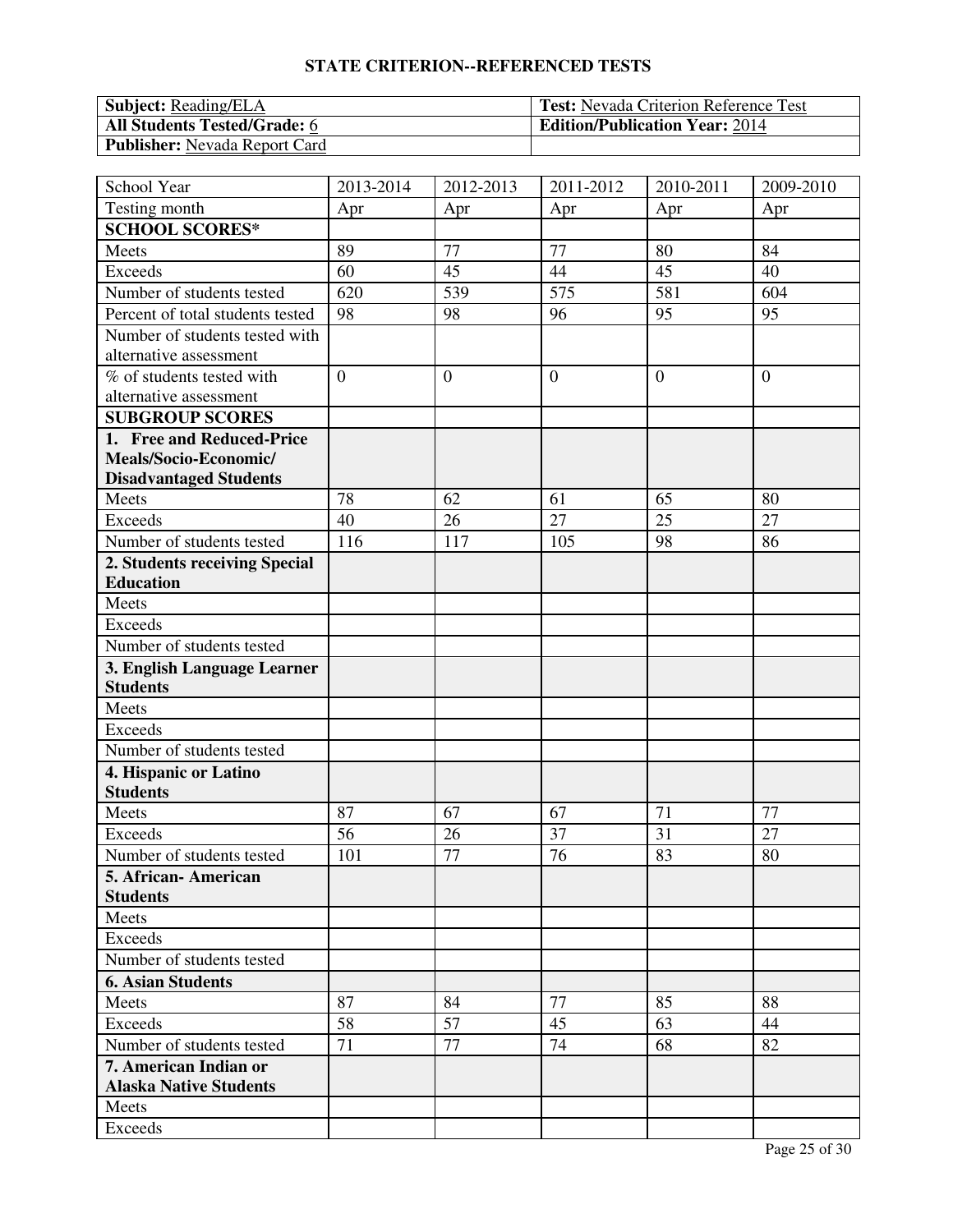| School Year                      | 2013-2014 | 2012-2013 | 2011-2012 | 2010-2011 | 2009-2010 |
|----------------------------------|-----------|-----------|-----------|-----------|-----------|
| Number of students tested        |           |           |           |           |           |
| 8. Native Hawaiian or other      |           |           |           |           |           |
| <b>Pacific Islander Students</b> |           |           |           |           |           |
| Meets                            |           |           |           |           |           |
| <b>Exceeds</b>                   |           |           |           |           |           |
| Number of students tested        |           |           |           |           |           |
| 9. White Students                |           |           |           |           |           |
| Meets                            | 91        | 79        | 85        | 100       | 80        |
| <b>Exceeds</b>                   | 63        | 50        | 50        | 14        | 50        |
| Number of students tested        | 355       | 315       | 341       | 341       | 372       |
| <b>10. Two or More Races</b>     |           |           |           |           |           |
| identified Students              |           |           |           |           |           |
| Meets                            |           |           |           |           |           |
| <b>Exceeds</b>                   |           |           |           |           |           |
| Number of students tested        |           |           |           |           |           |
| 11. Other 1: Other 1             |           |           |           |           |           |
| Meets                            |           |           |           |           |           |
| <b>Exceeds</b>                   |           |           |           |           |           |
| Number of students tested        |           |           |           |           |           |
| 12. Other 2: Other 2             |           |           |           |           |           |
| Meets                            |           |           |           |           |           |
| <b>Exceeds</b>                   |           |           |           |           |           |
| Number of students tested        |           |           |           |           |           |
| 13. Other 3: Other 3             |           |           |           |           |           |
| Meets                            |           |           |           |           |           |
| <b>Exceeds</b>                   |           |           |           |           |           |
| Number of students tested        |           |           |           |           |           |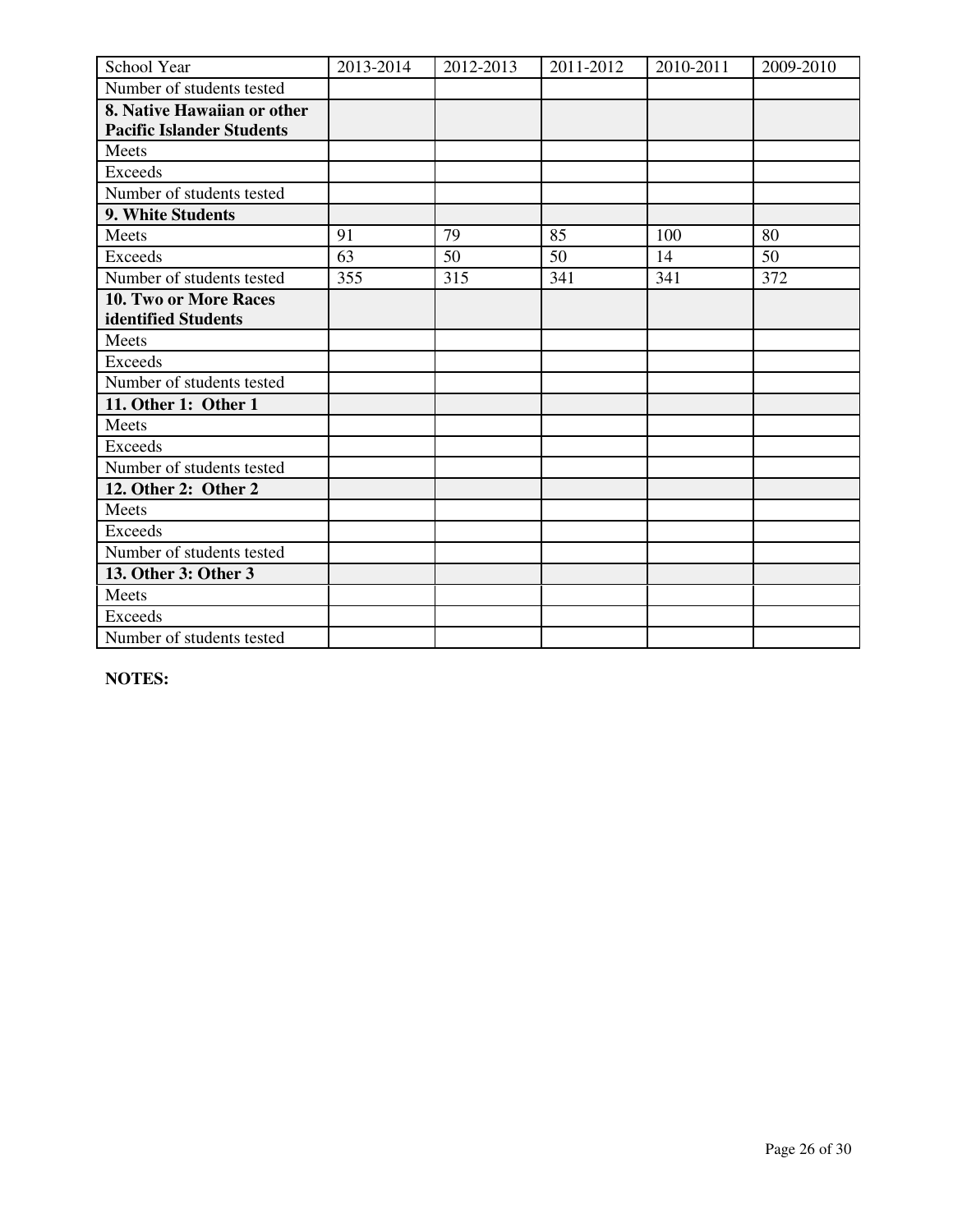| <b>Subject:</b> Reading/ELA          | <b>Test:</b> Nevada Criterion Reference Test |
|--------------------------------------|----------------------------------------------|
| <b>All Students Tested/Grade: 7</b>  | <b>Edition/Publication Year: 2014</b>        |
| <b>Publisher:</b> Nevada Report Card |                                              |

| School Year                                    | 2013-2014      | 2012-2013      | 2011-2012      | 2010-2011    | 2009-2010      |
|------------------------------------------------|----------------|----------------|----------------|--------------|----------------|
| Testing month                                  | Apr            | Apr            | Apr            | Apr          | Apr            |
| <b>SCHOOL SCORES*</b>                          |                |                |                |              |                |
| Meets                                          | 83             | 79             | 74             | 90           | 87             |
| <b>Exceeds</b>                                 | 49             | 42             | 37             | 40           | 38             |
| Number of students tested                      | 582            | 582            | 555            | 633          | 581            |
| Percent of total students tested               | 98             | 98             | 96             | 95           | 96             |
| Number of students tested with                 |                |                |                |              |                |
| alternative assessment                         |                |                |                |              |                |
| % of students tested with                      | $\overline{0}$ | $\overline{0}$ | $\overline{0}$ | $\mathbf{0}$ | $\overline{0}$ |
| alternative assessment                         |                |                |                |              |                |
| <b>SUBGROUP SCORES</b>                         |                |                |                |              |                |
| 1. Free and Reduced-Price                      |                |                |                |              |                |
| Meals/Socio-Economic/                          |                |                |                |              |                |
| <b>Disadvantaged Students</b>                  |                |                |                |              |                |
| Meets                                          | 72             | 60             | 53             | 80           | 78             |
| <b>Exceeds</b>                                 | 35             | 23             | 22             | 21           | 24             |
| Number of students tested                      | 115            | 122            | 107            | 113          | 82             |
| 2. Students receiving Special                  |                |                |                |              |                |
| <b>Education</b>                               |                |                |                |              |                |
| Meets                                          |                |                |                |              |                |
| <b>Exceeds</b>                                 |                |                |                |              |                |
| Number of students tested                      |                |                |                |              |                |
| 3. English Language Learner<br><b>Students</b> |                |                |                |              |                |
| Meets                                          |                |                |                |              |                |
| <b>Exceeds</b>                                 |                |                |                |              |                |
| Number of students tested                      |                |                |                |              |                |
| 4. Hispanic or Latino                          |                |                |                |              |                |
| <b>Students</b>                                |                |                |                |              |                |
| Meets                                          | 76             | 62             | 63             | 79           | 75             |
| Exceeds                                        | 39             | 32             | 33             | 22           | 22             |
| Number of students tested                      | 84             | 82             | 91             | 89           | 77             |
| 5. African- American                           |                |                |                |              |                |
| <b>Students</b>                                |                |                |                |              |                |
| Meets                                          |                |                |                |              |                |
| Exceeds                                        |                |                |                |              |                |
| Number of students tested                      |                |                |                |              |                |
| <b>6. Asian Students</b>                       |                |                |                |              |                |
| Meets                                          | 86             | 82             | 79             | 88           | 91             |
| Exceeds                                        | 52             | 52             | 46             | 42           | 47             |
| Number of students tested                      | 81             | 75             | 63             | 85           | 97             |
| 7. American Indian or                          |                |                |                |              |                |
| <b>Alaska Native Students</b>                  |                |                |                |              |                |
| Meets                                          |                |                |                |              |                |
| Exceeds                                        |                |                |                |              |                |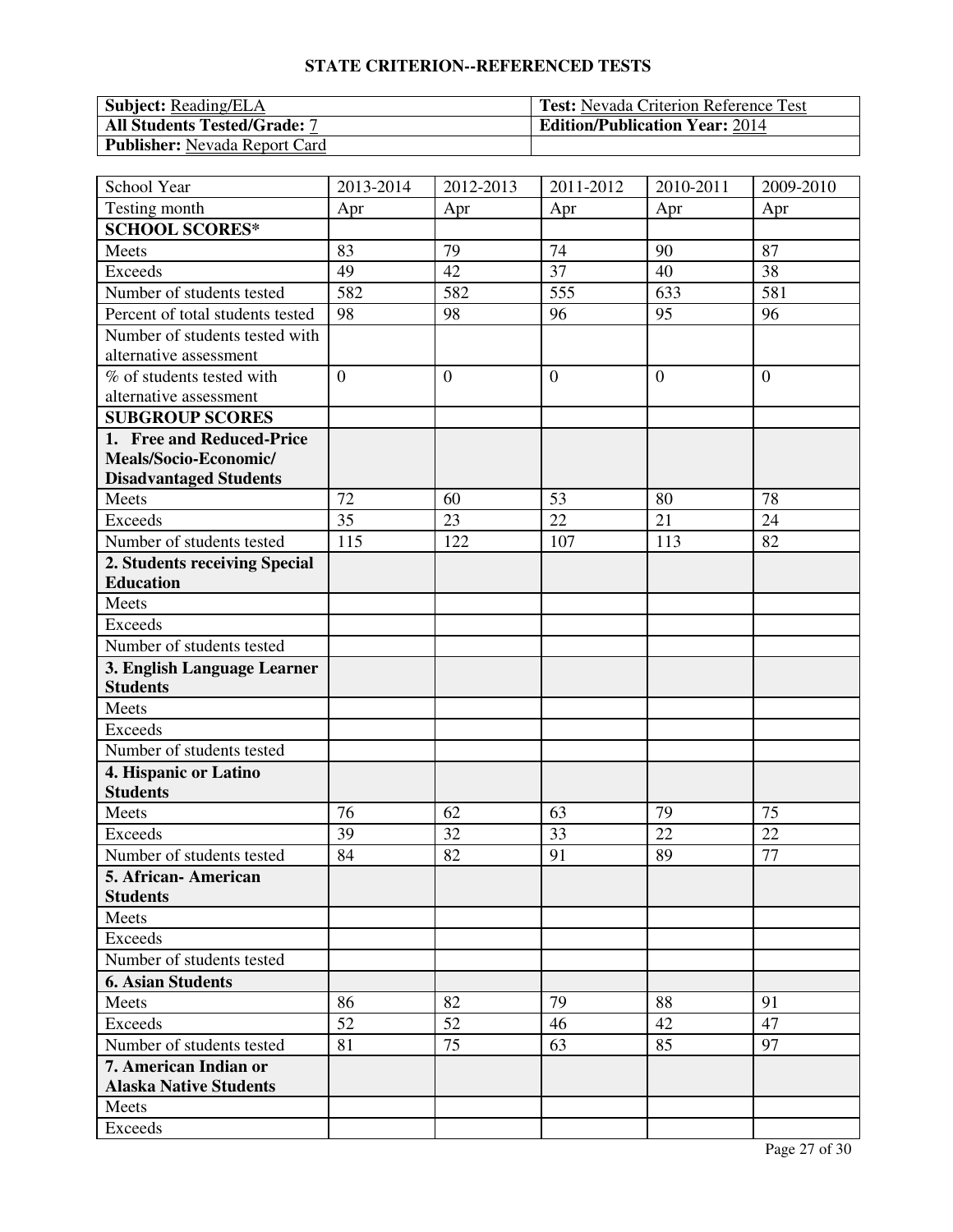| School Year                      | 2013-2014 | 2012-2013 | 2011-2012 | 2010-2011 | 2009-2010 |
|----------------------------------|-----------|-----------|-----------|-----------|-----------|
| Number of students tested        |           |           |           |           |           |
| 8. Native Hawaiian or other      |           |           |           |           |           |
| <b>Pacific Islander Students</b> |           |           |           |           |           |
| Meets                            |           |           |           |           |           |
| <b>Exceeds</b>                   |           |           |           |           |           |
| Number of students tested        |           |           |           |           |           |
| 9. White Students                |           |           |           |           |           |
| Meets                            | 87        | 86        | 78        | 94        | 90        |
| <b>Exceeds</b>                   | 54        | 47        | 40        | 45        | 42        |
| Number of students tested        | 319       | 340       | 327       | 389       | 351       |
| 10. Two or More Races            |           |           |           |           |           |
| identified Students              |           |           |           |           |           |
| Meets                            |           |           |           |           |           |
| <b>Exceeds</b>                   |           |           |           |           |           |
| Number of students tested        |           |           |           |           |           |
| 11. Other 1: Other 1             |           |           |           |           |           |
| Meets                            |           |           |           |           |           |
| <b>Exceeds</b>                   |           |           |           |           |           |
| Number of students tested        |           |           |           |           |           |
| 12. Other 2: Other 2             |           |           |           |           |           |
| Meets                            |           |           |           |           |           |
| Exceeds                          |           |           |           |           |           |
| Number of students tested        |           |           |           |           |           |
| 13. Other 3: Other 3             |           |           |           |           |           |
| Meets                            |           |           |           |           |           |
| <b>Exceeds</b>                   |           |           |           |           |           |
| Number of students tested        |           |           |           |           |           |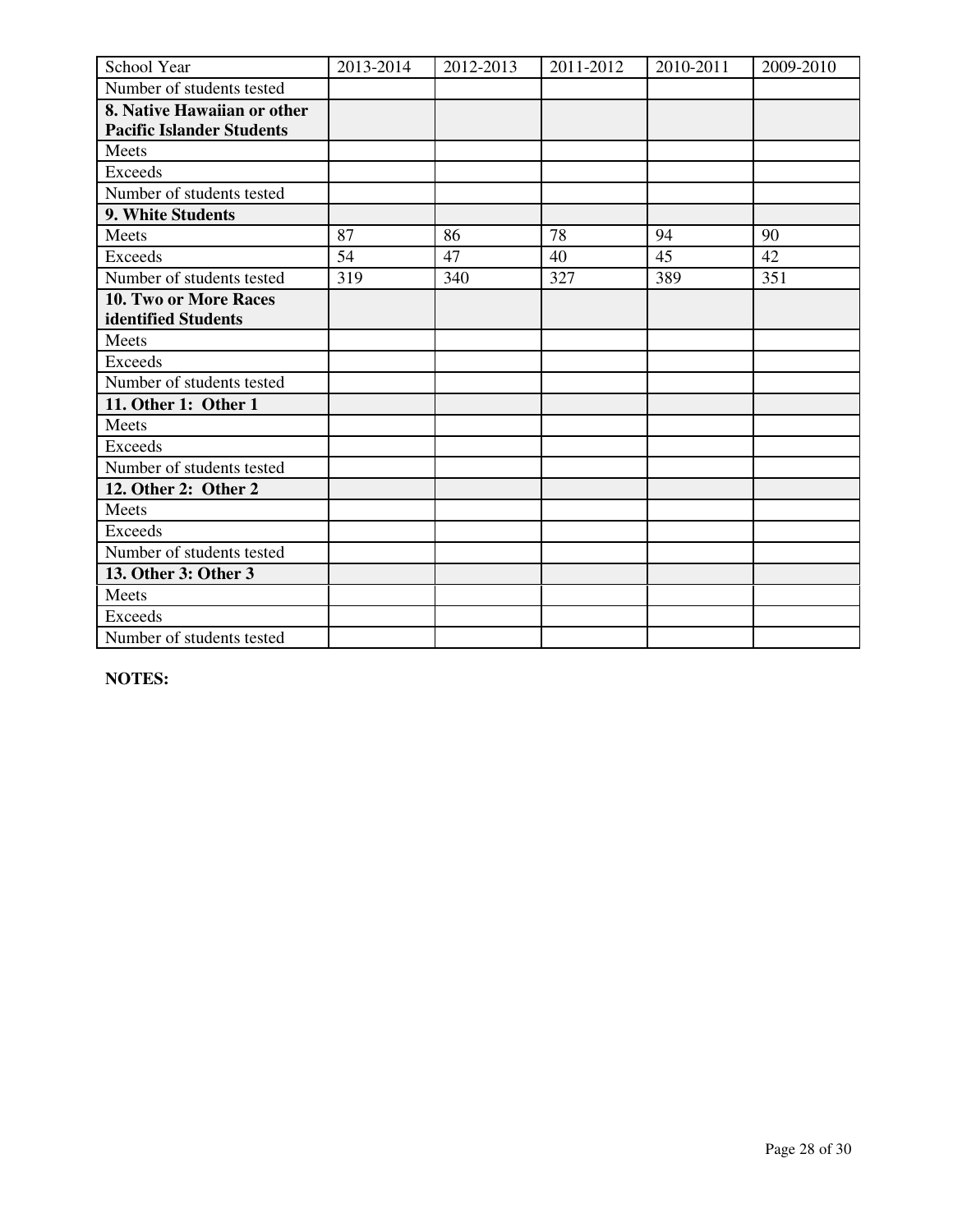| <b>Subject:</b> Reading/ELA          | <b>Test:</b> Nevada Criterion Reference Test |
|--------------------------------------|----------------------------------------------|
| <b>All Students Tested/Grade: 8</b>  | <b>Edition/Publication Year: 2014</b>        |
| <b>Publisher:</b> Nevada Report Card |                                              |

| School Year                                       | 2013-2014      | 2012-2013      | 2011-2012      | 2010-2011    | 2009-2010      |
|---------------------------------------------------|----------------|----------------|----------------|--------------|----------------|
| Testing month                                     | Apr            | Apr            | Apr            | Apr          | Apr            |
| <b>SCHOOL SCORES*</b>                             |                |                |                |              |                |
| Meets                                             | 76             | 70             | 60             | 79           | 84             |
| <b>Exceeds</b>                                    | 49             | 37             | 29             | 36           | 35             |
| Number of students tested                         | 604            | 547            | 639            | 594          | 590            |
| Percent of total students tested                  | 98             | 98             | 96             | 95           | 95             |
| Number of students tested with                    |                |                |                |              |                |
| alternative assessment                            |                |                |                |              |                |
| % of students tested with                         | $\overline{0}$ | $\overline{0}$ | $\overline{0}$ | $\mathbf{0}$ | $\overline{0}$ |
| alternative assessment                            |                |                |                |              |                |
| <b>SUBGROUP SCORES</b>                            |                |                |                |              |                |
| 1. Free and Reduced-Price                         |                |                |                |              |                |
| Meals/Socio-Economic/                             |                |                |                |              |                |
| <b>Disadvantaged Students</b>                     |                |                |                |              |                |
| Meets                                             | 54             | 54             | 45             | 62           | 69             |
| <b>Exceeds</b>                                    | 24             | 17             | 22             | 22           | 10             |
| Number of students tested                         | 120            | 118            | 118            | 114          | 78             |
| 2. Students receiving Special                     |                |                |                |              |                |
| <b>Education</b>                                  |                |                |                |              |                |
| Meets                                             |                |                |                |              |                |
| <b>Exceeds</b>                                    |                |                |                |              |                |
| Number of students tested                         |                |                |                |              |                |
| 3. English Language Learner                       |                |                |                |              |                |
| <b>Students</b>                                   |                |                |                |              |                |
| Meets                                             |                |                |                |              |                |
| Exceeds                                           |                |                |                |              |                |
| Number of students tested                         |                |                |                |              |                |
| 4. Hispanic or Latino<br><b>Students</b>          |                |                |                |              |                |
| Meets                                             | 58             | 61             | 47             | 67           | 70             |
| <b>Exceeds</b>                                    | 33             |                | 15             | 22           | 17             |
|                                                   | 81             | 27<br>84       | 107            | 77           | 86             |
| Number of students tested<br>5. African- American |                |                |                |              |                |
| <b>Students</b>                                   |                |                |                |              |                |
| Meets                                             |                |                |                |              |                |
| Exceeds                                           |                |                |                |              |                |
| Number of students tested                         |                |                |                |              |                |
| <b>6. Asian Students</b>                          |                |                |                |              |                |
| Meets                                             | 82             | 75             | 63             | 87           | 82             |
| Exceeds                                           | 46             | 45             | 38             | 42           | 33             |
| Number of students tested                         | 73             | 68             | 65             | 100          | 90             |
| 7. American Indian or                             |                |                |                |              |                |
| <b>Alaska Native Students</b>                     |                |                |                |              |                |
| Meets                                             |                |                |                |              |                |
| Exceeds                                           |                |                |                |              |                |
|                                                   |                |                |                |              |                |